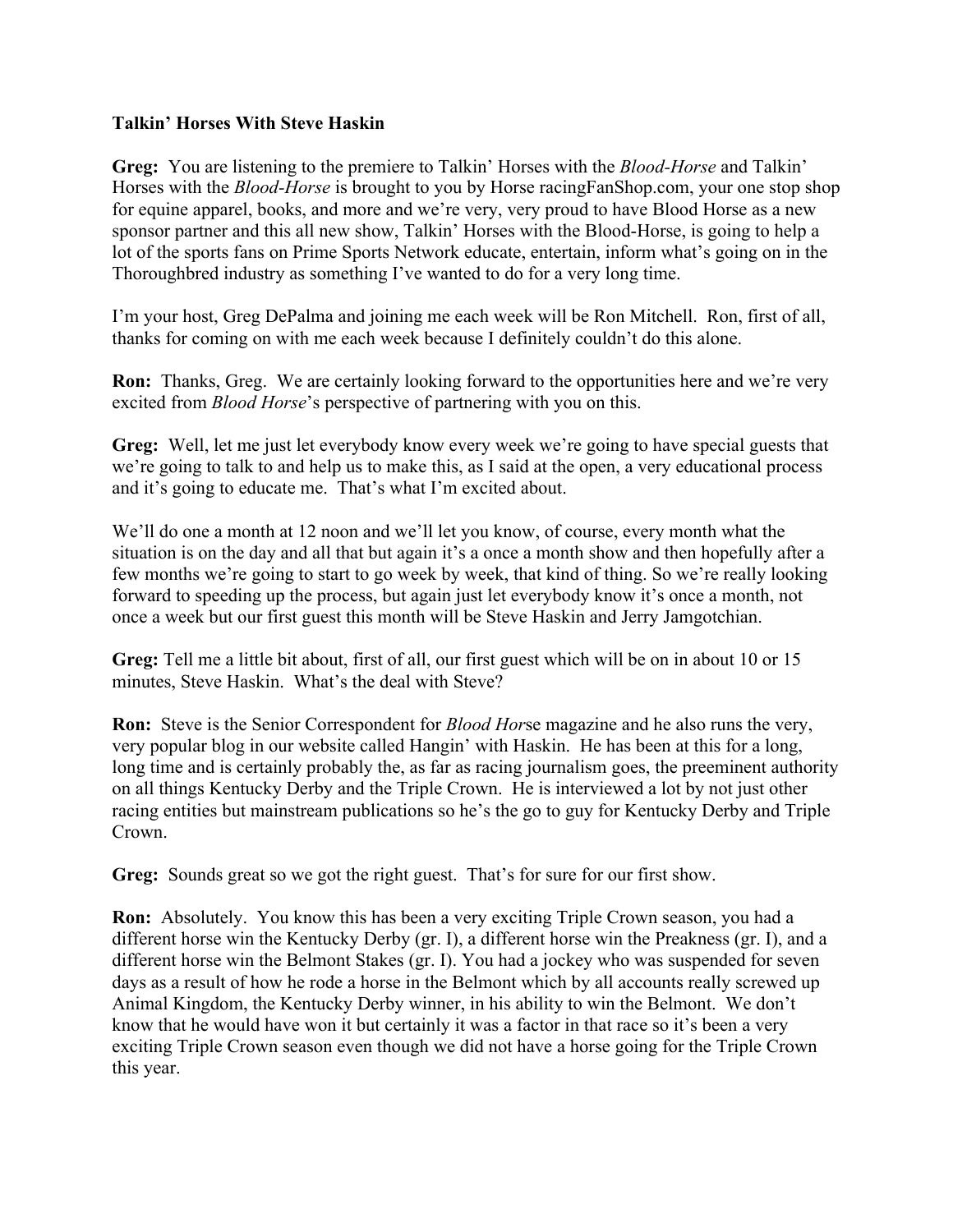**Greg:** Tell us a little bit about Jammer.

**Ron:** Jammer is a Californian who owns a lot of horses. He raced primarily in California until moving most of his stock to Kentucky a couple of years ago. He is generally always let's say "jousting at windmills" so to speak. He files a lot of complaints, actions, litigation, whatever, primarily against racing regulators trying to defend owners' rights and protect what he thinks is the investment he and other owners have in horses. A lot of horses run in what are called claiming races. That means that the horse runs with a price on its head. Another owner or trainer can say I want to claim that horse, they put in a claim forward--sometimes if there's more than one, there's just a blind draw--but if you end up claiming that horse that means you're going to pay that person X amount whatever that claiming price was and you take possession of the horse.

Kentucky now has a rule saying that once you claim a horse like that there are restrictions on what you can do with that horse as far as racing it out of state. These things are designed to try to keep stock in the state and keep them from going elsewhere. Jammer has a horse he wanted to enter in Pennsylvania. Pennsylvania has now said that they will not honor these restrictions placed on this horse by Kentucky and so Jammer is continuing to challenge this Kentucky rule and a couple of years ago he's successful. He did the same thing in California.

**Greg:** Tell me what's the reason why the states have this rule. How does that benefit that states?

**Ron:** Well, again, if they can put restrictions saying you cannot race it outside of Kentucky that supposedly helps the Kentucky racing industry as far as keeping horses filling races, which has become a big issue in recent years as there are a lot fewer horses available to fill races.

**Greg:** Simple enough. But obviously the situation there is not very simple so we'll talk to Jammer later probably about 12:45-ish and again that's Eastern time and by the way we do have a date for our next show and it will be again on a Tuesday and again I'm assuming this is probably the third Tuesday of every month. It's July  $19<sup>th</sup>$  and our special guest is Donna Barton Brothers.

**Ron:** Yes, a lot of racing fans and even non-racing fans would know Donna. She was a jockey. She is married to a retired trainer by the name of Frank Brothers and now he works as a consultant for a major racing stable. She is known to a lot of people after a lot of the major racing broadcasts. She's usually the one on horseback that's interviewing the jockeys so she really knows her stuff and she is also the author of a book that's going to be released later on this year. It's being published by Eclipse Press and that book is called "Inside Track: An Insider's Guide to Horse Racing" so Donna should be a very popular guest.

**Greg:** Alright, Ron, before we bring in our first guest, talk a little bit about your background and of course you have Talkin' Horses show on *Blood Horse*, the website, BloodHorse.com, just quickly talk a little bit about the difference between that show, this show, the reasons for it, and then of course if anybody on Prime Sports Network, any of our listener base doesn't yet have a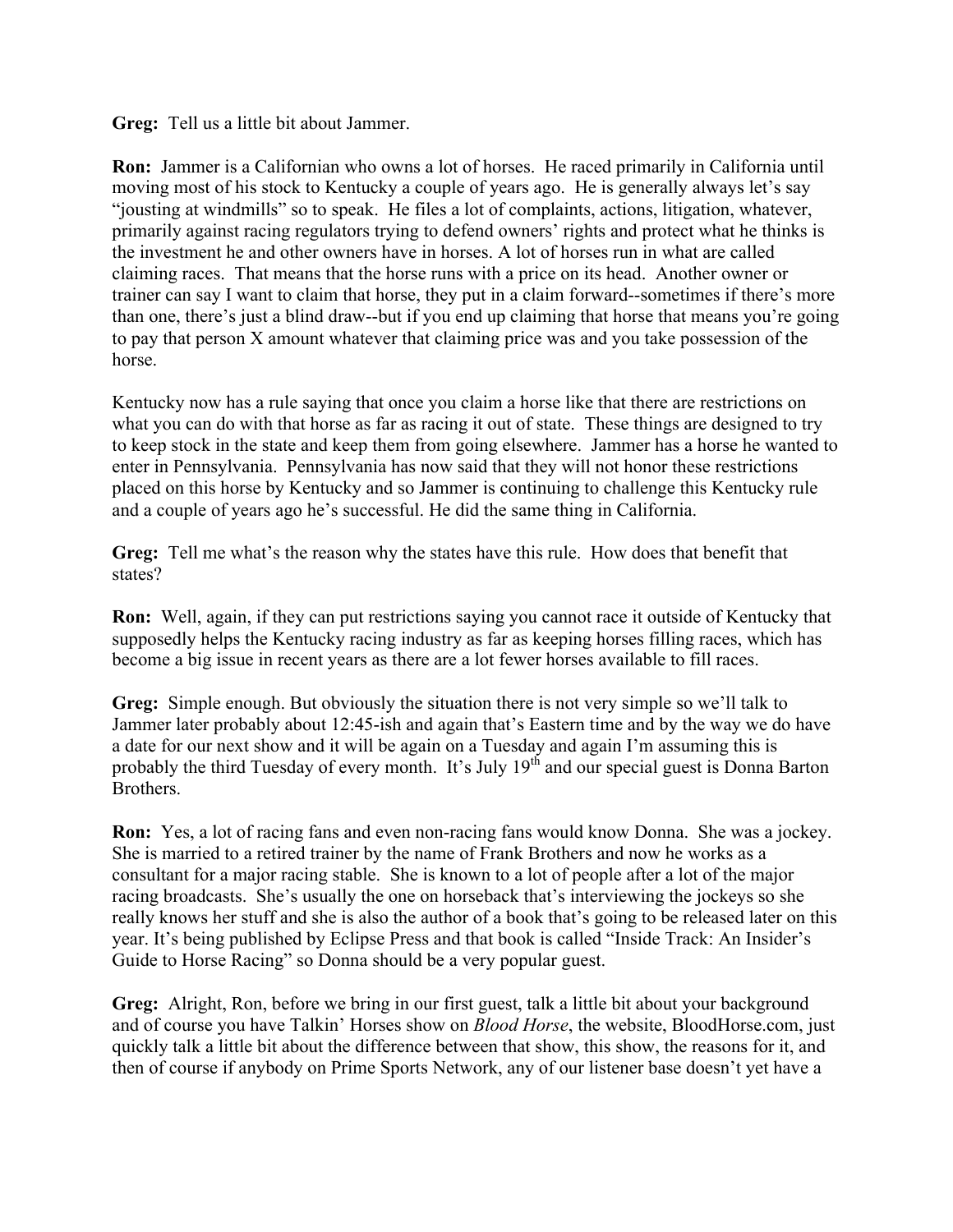full grasp on *Blood Horse* and how important *Blood Horse* has been to the Thoroughbred industry, maybe you can enlighten them.

**Ron:** First of all, *Blood Horse* itself, the magazine is the pre-eminent International Weekly Thoroughbred magazine and 16 years ago, maybe a little longer than that, we started what has become the horse industry's premier website, BloodHorse.com. I've been a managing editor there for 16 years. It certainly is a go to place for a lot of people in the horse business not just in the U.S .but internationally.

Talkin' Horses, we started it as just a strictly online chat but as a text only kind of thing where readers send in their questions and we would just answer them with a guest and edit that and post those. It's morphed into more than that. It became a podcast about a year ago and now we're in partnership with you guys so that's how it's evolved and we still take questions from the racing fans to submit to our guests but certainly with this new format there'll be a lot more of you and I asking the guest our own questions and mixing it up a bit and then having, as we are today, having Jammer on.

**Greg:** Yeah. This particular episode we did allow a great deal of questions to come in to *Blood Horse* and we found out that boy there were a lot of inquisitive minds out there that wanted to know about Steve Haskin and of course that's how big Steve is and anytime they get an opportunity to ask him a question I guess they want to jump all over that opportunity.

**Ron:** Having just completed the Triple Crown races is primarily the reason we have him on and we're trying to keep the content today restricted to that and there were plenty of questions about that so some of these other questions we will not be getting but there'll be other opportunities for that. Also, I think everyone's more than welcome to go to Steve's blog at BloodHorse.com and submit your questions to him there and get more of that personal feedback from him on a daily basis anyway.

**Greg:** Again, we got this thing going with our interview segments I just want to get your opinion quickly about this past Triple Crown season.

**Ron:** With a different horse winning each of those three races no one really has emerged as the leader of the class yet. I guess because the Derby is considered the most prestigious of those races--Animal Kingdom won that race--so right now I guess by a lot of accounts and we'll find out from Steve, a lot of people consider him the leader of the 3-year old gang particularly when you consider all the problems he had in the Belmont which may have impacted his ability to show what he could do in that race. So it's still wide open but there are a lot of horses, a lot of good 3-year olds that are out there who did not compete in the Derby or the Belmont or the Preakness and so we can see, find out from Steve's perspective, who might be hanging in the wings there that we should watch for on down the road because there is this late summer group of races, the Haskell Invitational which is a big race run at Monmouth Park in New Jersey and the Travers Stakes which everyone calls the 'Mid-Summer Derby" that's run at Prestigious Saratoga racecourse in New York. So we have to wait and see probably as it gets closer end of the year to find out who really emerges as the leader of this three-year old class.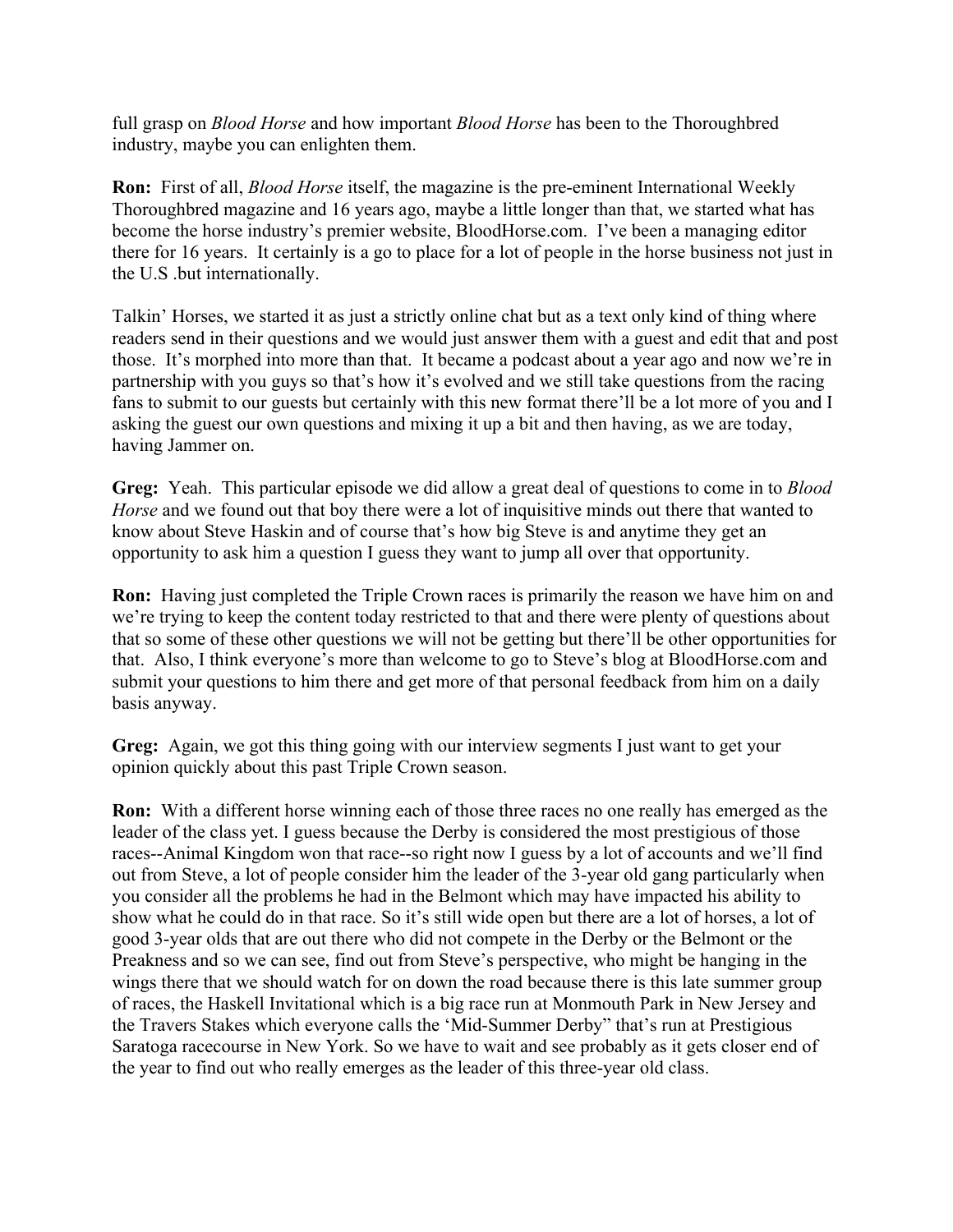**Greg:** Is it too early for us to start talking or getting excited about the Breeders' Cup? I know they got early odds in the Breeders' Cup Classic already.

**Ron:** Breeders' Cup, well, again, that's something we can find out from Steve. At least the Breeders' Cup Classic, that's where all these 3-year olds who for the most part through the Travers and Haskell will be running against each other and it's usually in the Breeders' Cup Classic, which is going to be held in early November this year at Churchill Downs in Kentucky where the 3-year olds then for the most part will probably face older horses for the first time. So that's like when it all comes together when you really see who the best horse in America is and who the best male horses in America are. But in the Breeders' Cup there are a total of 15 races this year for all categories of horses, fillies, and mares, young horses, old horses so it is the championship day but certainly as far as the 3-year olds that participated in the Triple Crown series, you find out what you got there.

Certainly, horse racing is year-round now. Everybody--particularly the non-core racing fans - focus on the Triple Crown races but it's certainly much more than that. Actually, from your listeners' point of view, as we continue down the road with this broadcast, their learning curves will certainly be enhanced and BloodHorse.com Talkin' Horses fans already know most of this stuff so.

**Greg:** Alright. Again, we'll have a lot of that kind of stuff to touch while we're going to have Steve on here very shortly. As I was going over the list of Triple Crown winners, of course it's been since 1978 with Affirmed and then 1977 Seattle Slew and 1973 with Secretariat that we had a Triple Crown winner.

**Ron:** That's what we've come to know as racing's heyday. Just in that short period of time we had those caliber of horses all running and they were on the national scene the whole time. We've not seen anything like that since. We had some bump ups with Smarty Jones, Smarty Mania and that type thing but certainly nothing that could compare to that period.

**Greg**Do you think it's a slam dunk that Secretariat should be considered the greatest horse of all time?

**Ron:** Not a slam dunk. I mean you've got different eras. We don't know exactly what would have happened let's say if he had competed against Man o'War. We don't know what would have happened if he even competed against Affirmed. It really is so subjective and we can't say because they will never face each other so we can't say but by all regards, certainly, when you look at what Secretariat did in the Belmont Stakes that has left an indelible image in almost everyone's mind.

**Greg:** What is your-- everybody and of course and I'm sure Steve will give his opinion and everybody has an opinion—opinion on why there hasn't been a Triple Crown winner since 1978. What's your feeling? Is there a specific reason or reasons why you think that is?

**Ron:** I think just overall it's just such a tough achievement and I just don't think that today's horses are up to it. Frankly, it's three races in a short period of time vat arying distances and it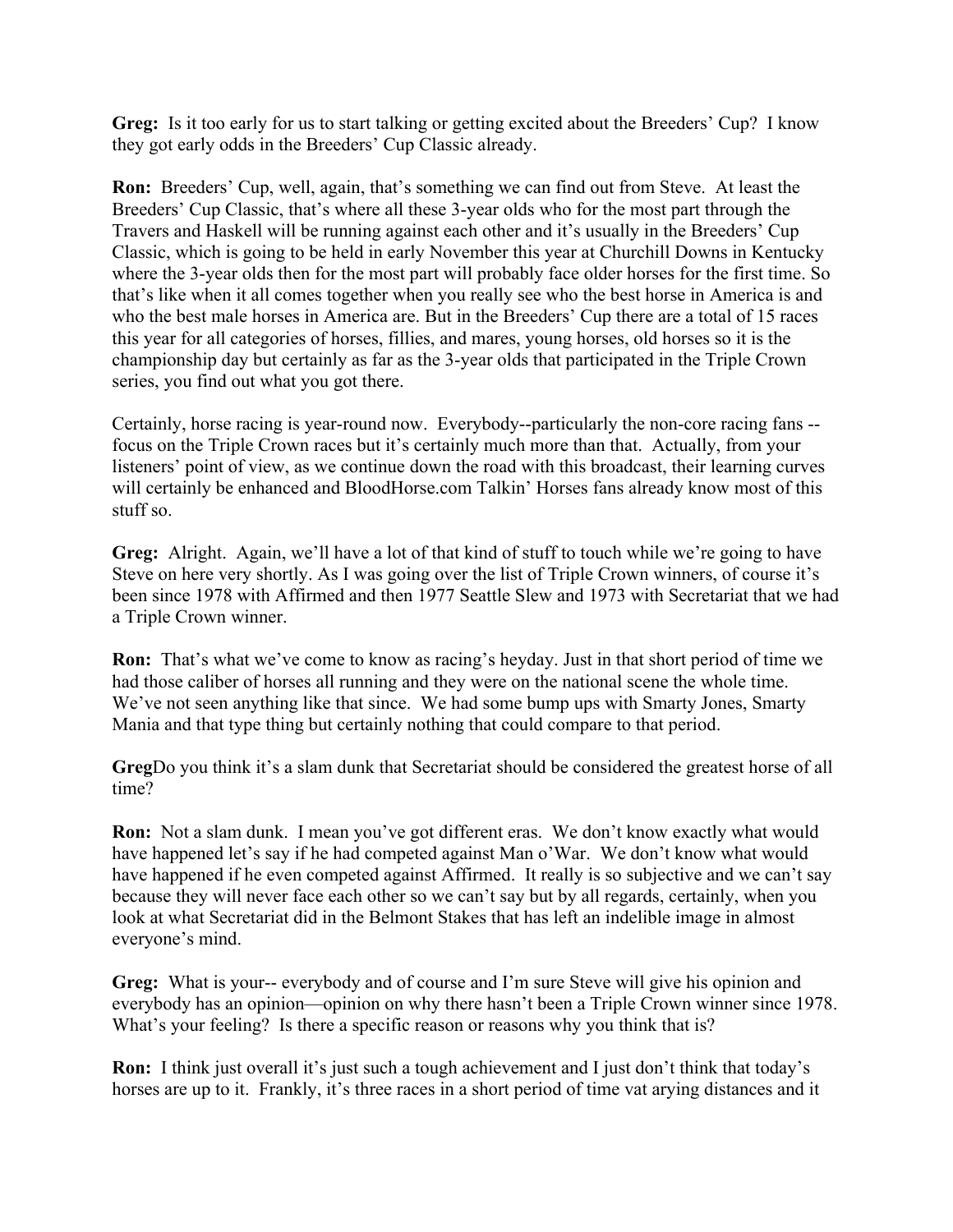really takes almost a super horse and we've not seen many super horses. There are several schools of thought on this. Some are that the breed is not as stout as it was in those days. I can't say that for sure. Others say medication used in horses has led to a less durable horse, breeding patterns. There are a lot of theories out there but no one can say for sure. Certainly, I think everyone does clamor for a return to the 70's if we could ever get back there with the same caliber of those horses.

**Greg:** I'll tell you what. We're going to try to get Jammer on because we're not able to get Steve on right now so I'll try to get him on the air here in the next couple of minutes. So now that the Triple Crown is over, talk about even just the average sports fan that might want to be interested in getting involved with horse racing in between the Breeders' Cup and the Triple Crown. What would you say is the best way of them going about doing that?

**Ron:** Well, certainly via websites. There's a lot of information out there and frankly for the non-racing fans if they came to our website, we update our website probably 25, 30 times a day with a lot of information. There's a lot of racing between now and the Breeders' Cup and what you get into are these races in July, August, September that are preps for the Breeders' Cup so it isn't like there's a void. There's a lot going on all the time. People need to engage in it.

**Greg:** Well, we're finally going to get Steve Haskin on here so let's go ahead and talk to him about a lot of the stuff that we've been bantering around here. Again, welcome, Steve, thanks a lot for taking the time out.

**Steve:** My pleasure. I didn't know that was you. I was ignoring that phone call. I thought it was coming on a different phone.

**Greg:** That's alright. Better late than never. It was only a couple of minutes. A couple of things that I was talking with Ron here about, the average sports fan that might want to get interested in horse racing, the Triple Crown is over, the Breeders' Cup ain't going to be for a few months, how would you advice them to get involved, get excited in between those two big parts of horse racing? What's coming up that you think can excite them about horse racing?

**Steve:** Well, ideally you want to get them interested before the Triple Crown or before the Breeders' Cup but if you have to use the window in between, I would encourage people to come out to either Saratoga or if you're on the West Coast go out to Del Mar and just make an entire racing experience out of it. If you're going to go out to Del Mar it's a totally different atmosphere. You wear your flip flops and your shorts and you go out to the beach in the morning and have breakfast somewhere and go out to the track. It's very casual. A lot of good looking people there. It's fun. In California you really, really love that.

Saratoga is much more historical. You go out to the backstretch in the morning and you can see all the horses working on the Oklahoma backstretch or the main backstretch, go out to breakfast, go to the museum, go out to the races in the afternoon. You take a walk down Broadway and go on to some of the shops, a lot of racing memorabilia there and arts and crafts and paintings and go out to dinner at night. So the history of Saratoga is still there as it was 60, 70, 80 years ago so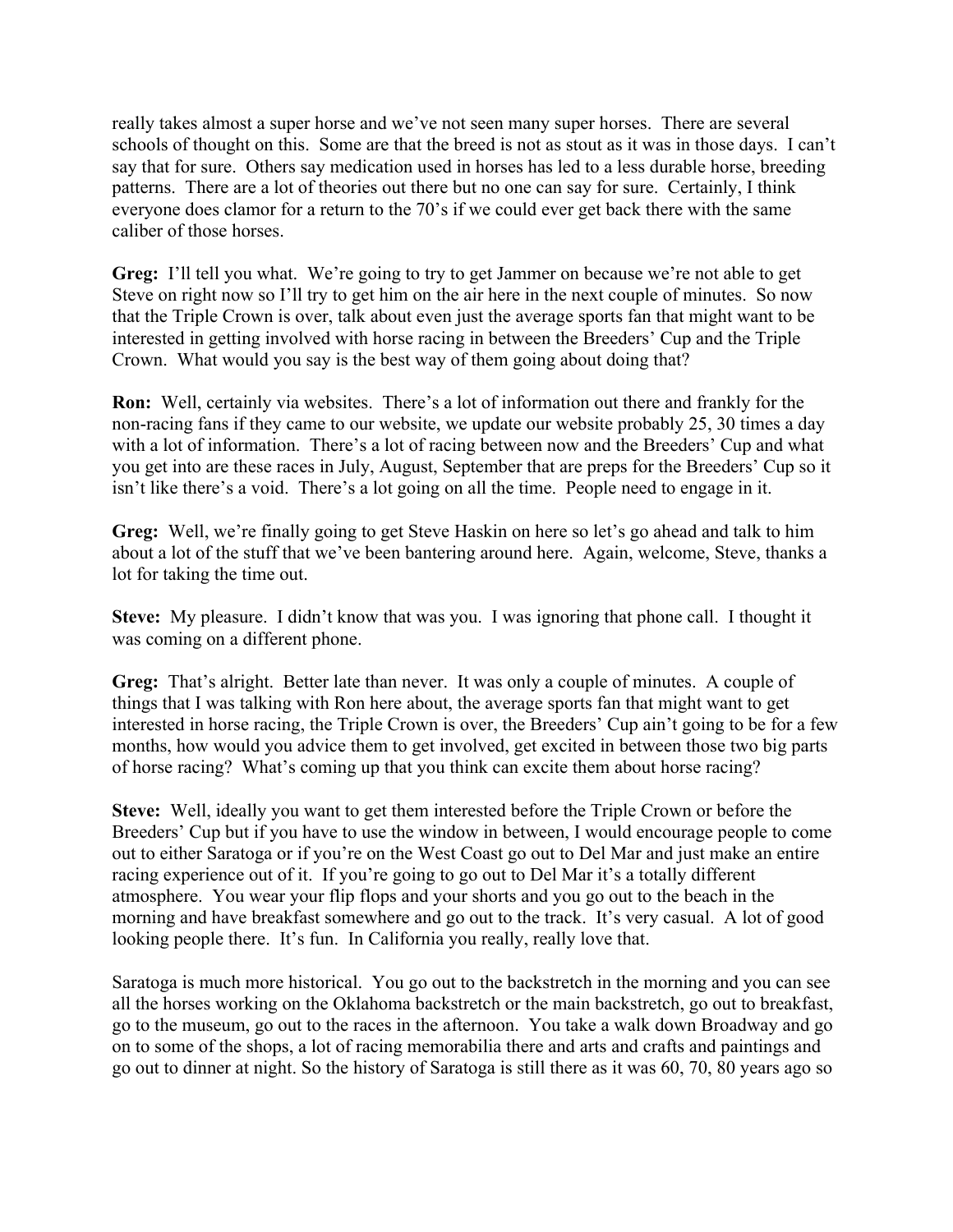it's two totally different atmospheres but that's a great way to get interested in horse racing. Just go out to either one of those two racetracks.

## **Greg:** Ron?

**Ron:** Well, I mean Steve is right. Certainly, these are all very, very nice racetracks. Anybody who goes to these tracks is going to have a great time. You're going to see some great horse racing particularly at Saratoga and Del Mar.

**Greg:** Let's talk about the Triple Crown now, Steve. It's all over. Another Triple Crown year where we didn't have the excitement, we haven't had the excitement of a Triple Crown winner since 1978, give me your reasons, I'm sure you probably are asked this every year when we don't have a Triple Crown winner, but give me your reasons why you think we haven't had one since '78.

**Steve:** Well, there are several reasons and everybody looks at the most logical one thing. No, the horses aren't that good, the horses are more fragile right now than they used to be, the three races in five weeks is too much on a horse. I think that it's a lot harder to win the Triple Crown right now. It's a lot harder to win the Derby right now because of the fact that you have a 20 horse field every year, 20 horses entered every year and every one of those horses must qualify by graded stakes earnings which means that when you go into the Derby you are up against 18 or 19 top class graded stakes horses whereas in the past if you look at Affirmed and Alydar that year, if you look at Secretariat's year, you'll find two, three, maybe four really top class horses and you'll have Kentucky Derby fields of 9, 10, 11 horses. And you go back into like the early 70's where they had 17, 18 horses and 10 or 11 of them would be claimers. Literally, cheap claimers, horses that did not belong in a stakes race never mind the Kentucky Derby because anyone could run in the race there so the Derby was not as taxing then as it is now. Just to get to the Derby and accumulate enough graded earnings… once you get there you've got to be very lucky and you've got to be a full field of horses that qualify and it was not like that years ago.

**Ron:** Yeah, definitely. That's a good point, Steve. It seems like we got into this era where anybody that has a good 3-0 that qualifies based on those earnings they're in the Derby so we're always pretty much going to see a 20-horse field and it's lot tougher to beat 19 others than it is to beat only 8 or 9 others.

**Steve:** Right. You have to remember too by the way that there are a lot of good horses that don't qualify that are late developers and those horses are going to wait to either the Preakness and Belmont so if you do get through the Derby there are a lot more quality fresh horses that you're going to be facing in the Preakness and Belmont especially the Belmont Stakes now than you used to. When Secretariat won the Belmont Stakes he won against four horses. Citation only ran against a few horses. Now, if you're trying for the Triple Crown you look at Smarty Jones, you look at Funny Cide, you've got full fields of horses there and you've got fresh horses. A lot of them now run in the Derby and skip the Preakness and they're much fresher for the Belmont Stakes and you have late developers like Ruler On Ice who were getting good later on so you've got to now come back and beat a completely different group of horses and the ones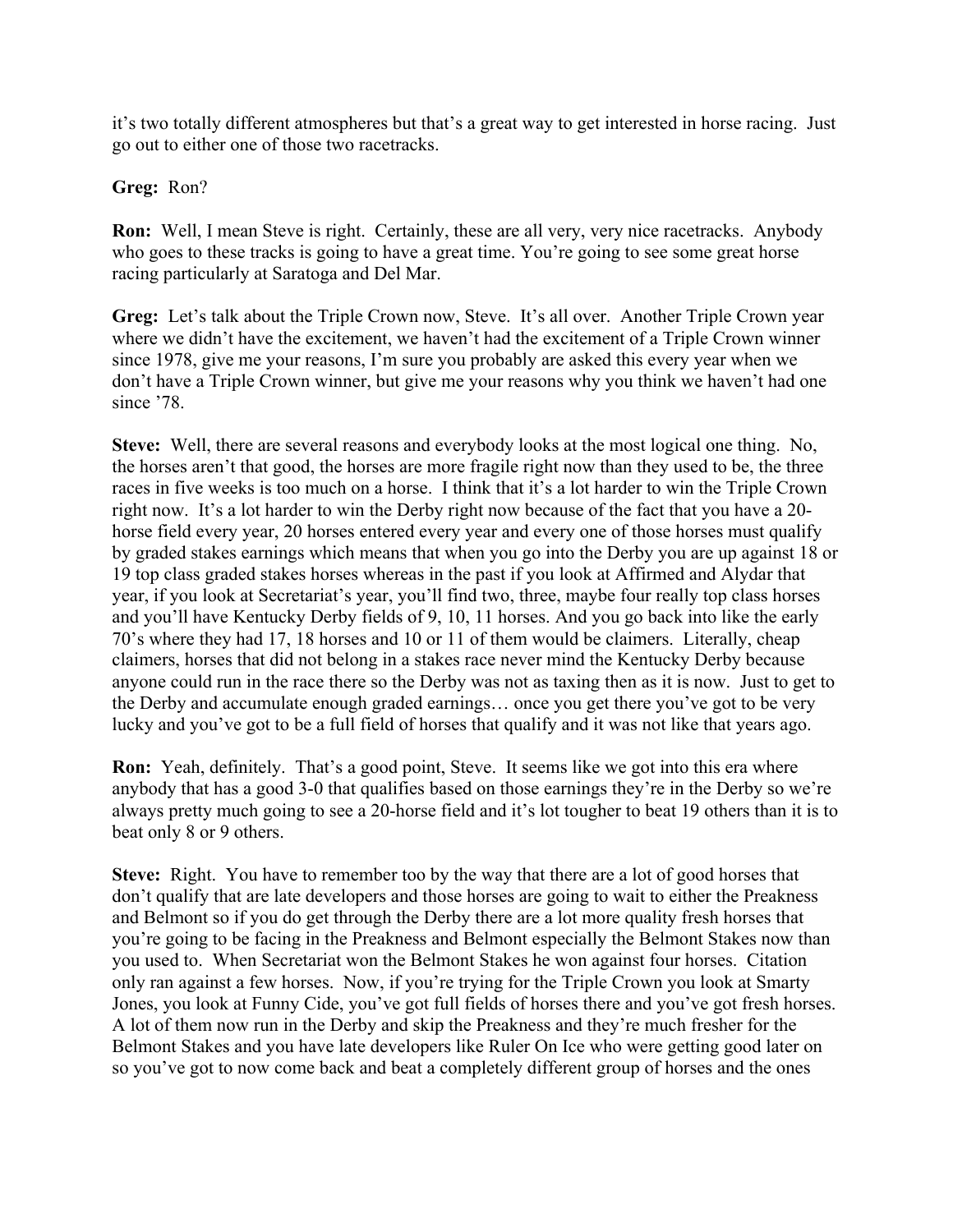you've already beaten are now fresher while you have that race in the Preakness in between so to me it is a lot tougher right now.

**Greg:** Considering this 20-horse field that we're probably always going to look at in the Kentucky Derby, do you agree with the calls to drastically reduce the number of horses that are allowed to run in the Derby or do you think it's any owner's right?

**Steve:** Actually, I don't. I mean logic says yes but I just don't think you can do it. Maybe I'm looking at it from a purest point of view, from a historical point of view but the way I look at it is this the horse's only shot in his life to obtain the immortality that goes with winning the Derby and it's hard to deprive 6 horses of that if you're going to lower the field to 14. You know you can try and make it a more fair race or you can leave it to some mystical event where you need the Derby gods to be smiling down on you. If you do lower it to 14 you cannot let the field be decided on the horses graded earnings in 2-year olds sprint races I don't think. I think you need a more balanced field than what they've accomplished as a 3-year old. You can't have 2-year old form trump big performances in races like the Florida Derby, Wood Memorial, Sanita Derby, Arkansas Derby. You have to find a happy medium to balance it out so maybe I'll just use half the earnings that a 2-year-old accumulates in 3-year olds sprint races. But as far as reducing the number of horses now--I think the Derby is an event more than it is a horse race--and if a Derby god is smiling on you or you are so far in a way the best horse then the Derby gods will find a way to let you win as they've done in several other years. Looking back, Frances Genter obviously with Unbridled. Nobody was going to beat Mrs. Genter that day when you saw what happens on TV. I say, look, leave the races alone and event and not to deprive any of these horses and their owners and trainers of possible once in a lifetime situation.

**Greg:** Steve Haskin joining us here on Talkin' Horses with the Blood-Horse and we've got a lot of email questions from our Blood Horse readers, Steve. One, Jennifer wants to know now that the Triple Crown races had been run, what horse most impressed you and why in any one of the Triple Crown races?

**Steve:** It would have to be definitely Animal Kingdom. First of all, Animal Kingdom is the one horse that actually dominated his field in the Kentucky Derby and he did it as a very lightly raced horse who'd never run on dirt before. So what he accomplished in that race, in a race where they closed very, very fast--his final quarter and final half is the second fastest in Derby history- second only to Secretariat. So I just think that he impressed me the most. He had a bad start in the Preakness. If he had been closer to the pace it might have been different, but he did have every chance to win and finished a solid second, and then in the Belmont Stakes was a total disaster when he clipped heels, almost went down, and then John Velazquez lost an iron. And on that racetrack, you could not make up ground and he's floundering back in last place while his jockey is trying to find his foot to get back into the stirrups again.

He made a huge move past six horses in an eighth of a mile and actually looked like he was going to win the race. But you can't make a move like that at Belmont on that kind of a sealed fluffy racetrack. As it turns out, he came out of the race with an injury which hampered his chances even more. So I think by far he was the most impressive horse in the Triple Crown.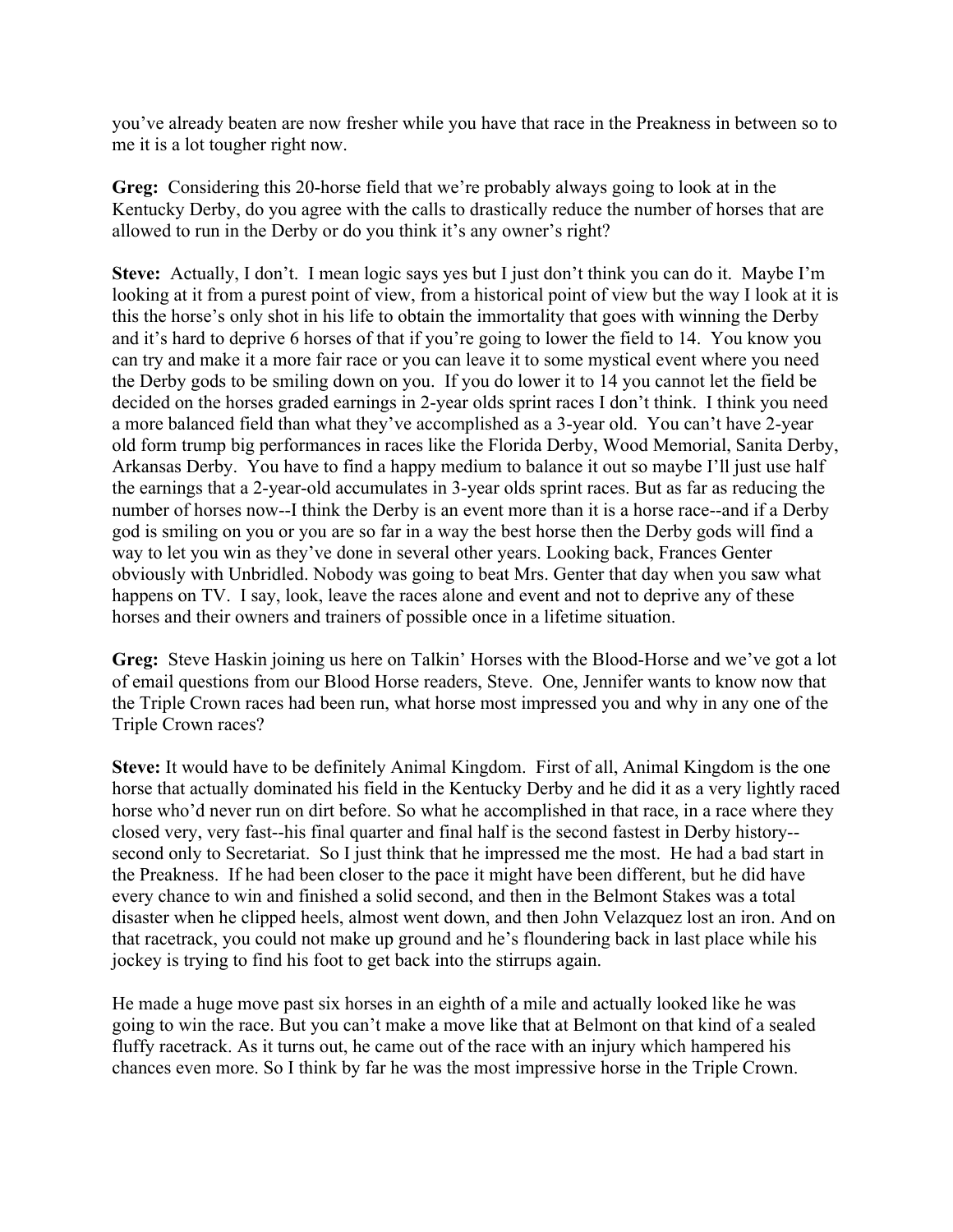**Greg:** Really, so as far as you're concerned one of the most impressive performances was not even a winning performance?

**Steve:** Exactly. I thought his race in the Belmont Stakes was extraordinary and this was even before I found out that he was injured in the race. If you look at the other races, every horse was coming from either on the lead or a length or two back and you know what happens at Belmont Park and a lot of tracks. When they have a sloppy track it becomes a conveyor belt and horses don't change positions and at Belmont Park when you make that big wide sweeping move on the big turn it's very hard to sustain it. And if you're injured on top of it and on that kind of a racetrack then they've sensed that he was not going to be able to sustain his run. But as it is, it looked like he had a shot to win and still finished well enough.

**Ron:** Animal Kingdom's Belmont aside just overall looking at everything, what was the best part of this year's Triple Crown, Steve?

**Steve:** Well, the way I look at it I think the best part in Triple Crown was to have the three races won by trainers that everyone likes. They were all just nice likeable guys, Graham Motion and Dale Romans and Kelly Breen. You can't find fault with any of them. They're all three honest great interviews. Dale Romans, he's just the guy that everybody likes and has been through the wars from the beginning and has worked on the racetracks since he was a kid. Same with Kelly Breen. He needed years and years, waiting for his break that never came until he hooked up with George and Lori Hall and he now is a private trainer. So I think having those three trainers win and also the whole story behind John Velazquez getting the mount on Animal Kingdom. You talk about the Derby gods, John Velazquez, I mean he's had such bad luck. He's been on the favorite for three years in a row and all three times his horse never made it to the Derby. Here he's floundering around, he has no Derby mount, his horse once again gets hurt in the race when he loses Uncle Mo. What happens is that Robby Albarado gets hurt and decides not to ride on the Friday before the Derby and your connections of Animal Kingdom think "so you know what, if he doesn't like Friday we don't know how he's going to be on Saturday." John Velazquez was open. They gave him the mount and boom, just like that, overnight he winds up on the Kentucky Derby winner. So that's what I mean about the Derby gods. You never know. There's always a story somewhere.

**Ron:** Yeah, the way that entire thing came about was very, very interesting. That brings us to what do you think was the worst part of this year Triple Crown.

**Steve:** Well, you know I hate to look at the worst of anything. I don't know. I think some of the injuries. I think the fact that Animal Kingdom did get hurt in the race and it hampered his chances. Again, I always like to look at the positive and I know some people will say well, you know Barry Irwin made some comments that he shouldn't have. Look, Barry Irwin, he's a straight-forward honest guy who talks from the gut. I mean I'll take honesty over controversy any day so when he starts talking "they lied to me"and this and that. Does he wish he could take it back? Sure. But that's the worst thing that happened in the Triple Crown and to me it was a pretty uneventful Triple Crown from a negative standpoint.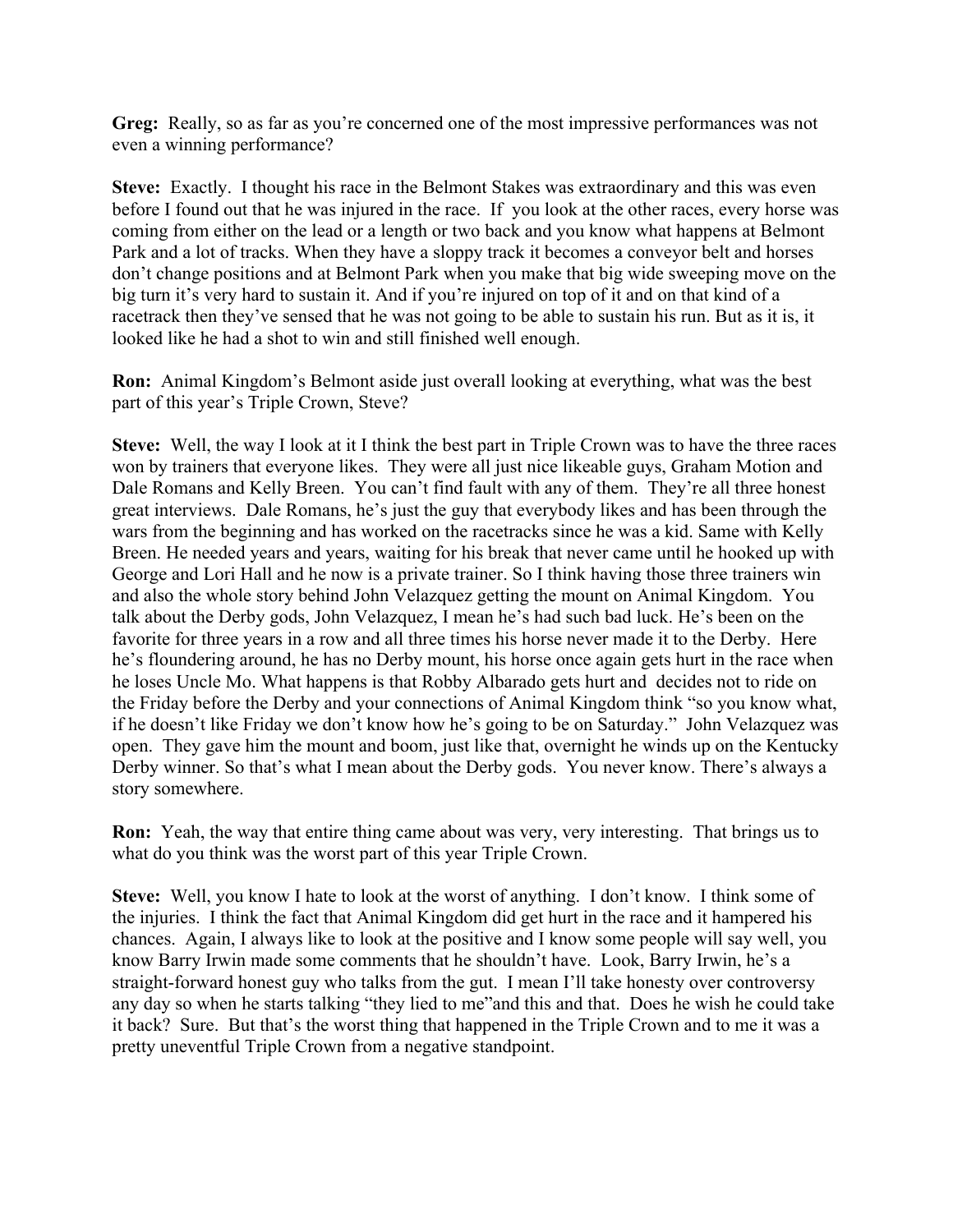**Ron:** I like the positive attitude. Also, now that we're through the Triple Crown, when do you think we should evaluate this crop of 3-year olds?

**Steve:** I don't think you can evaluate this crop until after they meet all the horses and we see how they develop by Haskell and Travers time. You know we've got a lot of lightly raced horses. Like I said, I don't know what the situation with Animal Kingdom is going to be but if you look at the three Triple Crown winners, Animal Kingdom had four lifetime starts going into the Derby, Shackleford had five lifetime starts going into the Preakness and Ruler on Ice had six lifetime starts going to the Belmont. That's not a lot of experience in these horses and the fact that they were able to win the classics anyway, we don't really know how good these sources ar. So they may develop by summertime, by fall, and turn out to be a lot better than they were. Plus we've had so many brilliant horses like Uncle Mo and several of the others like Premier Pegasus and Tapizar. I don't know the status of these horses. There are a lot of good horses that never made the Derby. We'll see if they come back in the summer and fall. Some of these really good horses that missed the Triple Crown races come back in fall. Then you have to include them obviously and you have to assess the crop a lot differently than you would right now. Plus we have a lot of horses this year that were grass/synthetic type horses and were bred more for stamina than speed, so a lot of these horses' speed ratings, speed figures are not going to be very high. But I think it's because of the fact that these horses are bred more for stamina and to me that's a good thing. I'd rather have a lot of stamina horses other than Shackleford. Look at the horses that won a lot of these races, they were all well bred distance looking type horses.

**Greg:** Steve Haskin joining us here on the premier program, Talkin' Horses with *the Blood-Horse* on the Prime Sports Radio Network. Before I get to another question from one of our *Blood Horse* readers, Steve, definitely I wanted to pick your brain on this one. I asked Ron this question before. Do you believe first of all that Secretariat is by far the greatest of all time. If he is, who do you think is right behind him second?

**Steve:** Normally I try to avoid answering questions like that because horses from different areas are so hard to compare. Yeah, you go back to a horse like Man o'War who, is running in three or four horse fields and you had crop of 5,000 horses as opposed to crop of 50,000 horses in the 80's. So it's completely different. If you're going to ask, if you're going to pin me down, I'll break it down this way. The greatest horse over a three-year period as a 2-year old, 3-year old and 4-year old that I ever saw with Spectacular Bid. What this horse did in those three years was unprecedented and will never be duplicated. I mean to me he was the best horse I saw over a three-year period. Secretariat had to be the greatest 3-year old for what he accomplished as a 3 year old and he was Horse of the Year at 2 as well. Another 3-year old I thought was one of the greatest 3-year olds I ever saw was Damascus and the best single year, the single year campaign of any horse that I ever saw was Dr. Fager who carried weight, broke world records, broke track records. These are some of the most extraordinary things I ever saw a horse do as a 4year old. If you want to break it down that way, Secretariat let's say greatest3-year old, Dr. Fager greatest 4 year old, and Spectacular did great combining two, three and four.

**Greg:** Here's another question from one of our readers at *Blood Horse*. It's from Flummoxed in Virginia. We heard in the post race press conference how Ruler on Ice's blood cell count were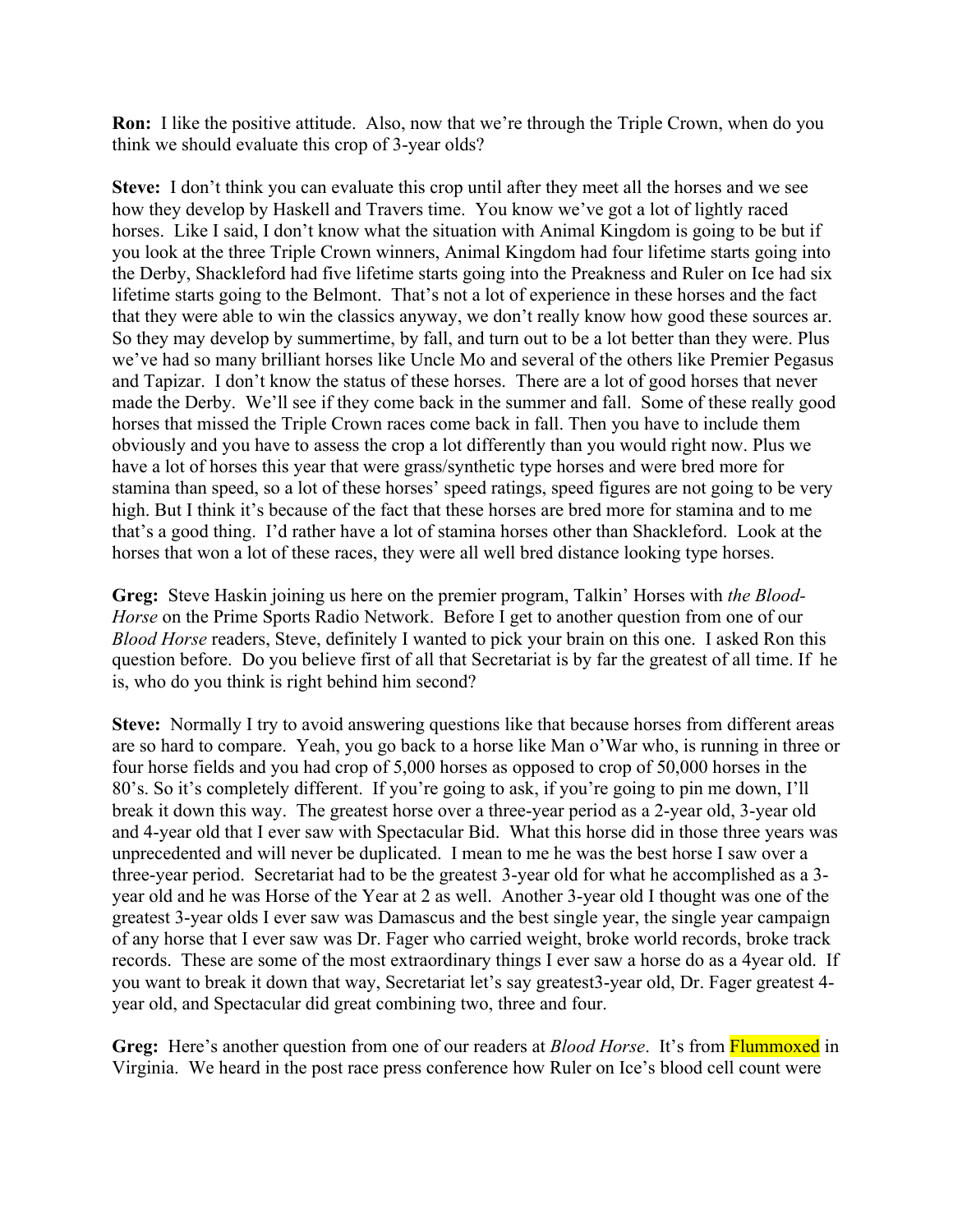low after his Sunland Park races but they were back up to acceptable levels for the Belmont. Isn't that sort of information something that would be of enormous value to serious bettors?

**Steve:** Well, I'll say to **Flummoxed** yes it would, but what would you have the racetracks or Equibase do about it? I mean handicapping big races, there's a lot more than just looking at the past performances. The horse's low red blood count was well documented in the *Daily Racing Form* and on a lot of the racing websites so you just have to read these publications if you want to get as much information as possible on the horses. You just can't go by the past performances. You can't put stats somewhere in the past performances that a horse had a high red blood count or a low red blood count or whatever. You've got to read up on these horses and do your homework and it was well documented. Flummoxed in Virginia, next time you get to a big race just read all the articles beforehand.

**Ron:** Actually, Steve, was that information pretty widely available prior to the race?

**Steve:** I read it. I saw quotes from Kelly Breen. Before the race I knew he had a low red blood count and I read it on the websites but I'm pretty sure it was in DRF and I'm sure it was on some of the others too.

**Greg:** Another question from a reader is WF. He wants to know if looking back on the prep race season, could you grade the major prep races--I guess just which ones stood out in your mind as the best?

**Steve:** Well, believe it or not I would have to give an A to the Sunland Derby of all races, for producing the Belmont winner and the third place finisher in the Preakness. When you can get a race like the Sunland Derby or any race that's going to produce two horse's in the Classic--that are going to win the Belmont and finish third in the Preakness--you have to rank that race right up to the top. Right after that I think they're pretty much the same. I would probably give the Florida Derby an A- for producing Shackleford who won the Preakness and Stay Thirsty who was second in the Belmont. And the winner, Dialed In, who did not run a bad race in the Derby and disappointed in the Preakness e made his presence somewhat felt. And I guess I would have to give the Louisiana Derby a  $B<sup>+</sup>$  for producing the Derby second and third place finishers. Nehro and Mucho Macho Man both come out of that race and of course you'd have to give the Spiral at least a B for producing the Derby winner in Animal Kingdom.

**Ron:** You do mention the Sunland Derby and of course it gave us Mine That Bird, the Kentucky Derby winner.

**Steve:** Yeah and not only that but it also gave us this year's Kentucky Oaks winner.

**Greg:** Oh that's right.

**Steve:** Not the Sunland Derby but the Sunland Oaks. Plum Pretty, who won the Sunland Oaks by 25 lengths, came back and won the Kentucky Oaks so Sunland Park is certainly making its mark in the major races and classics.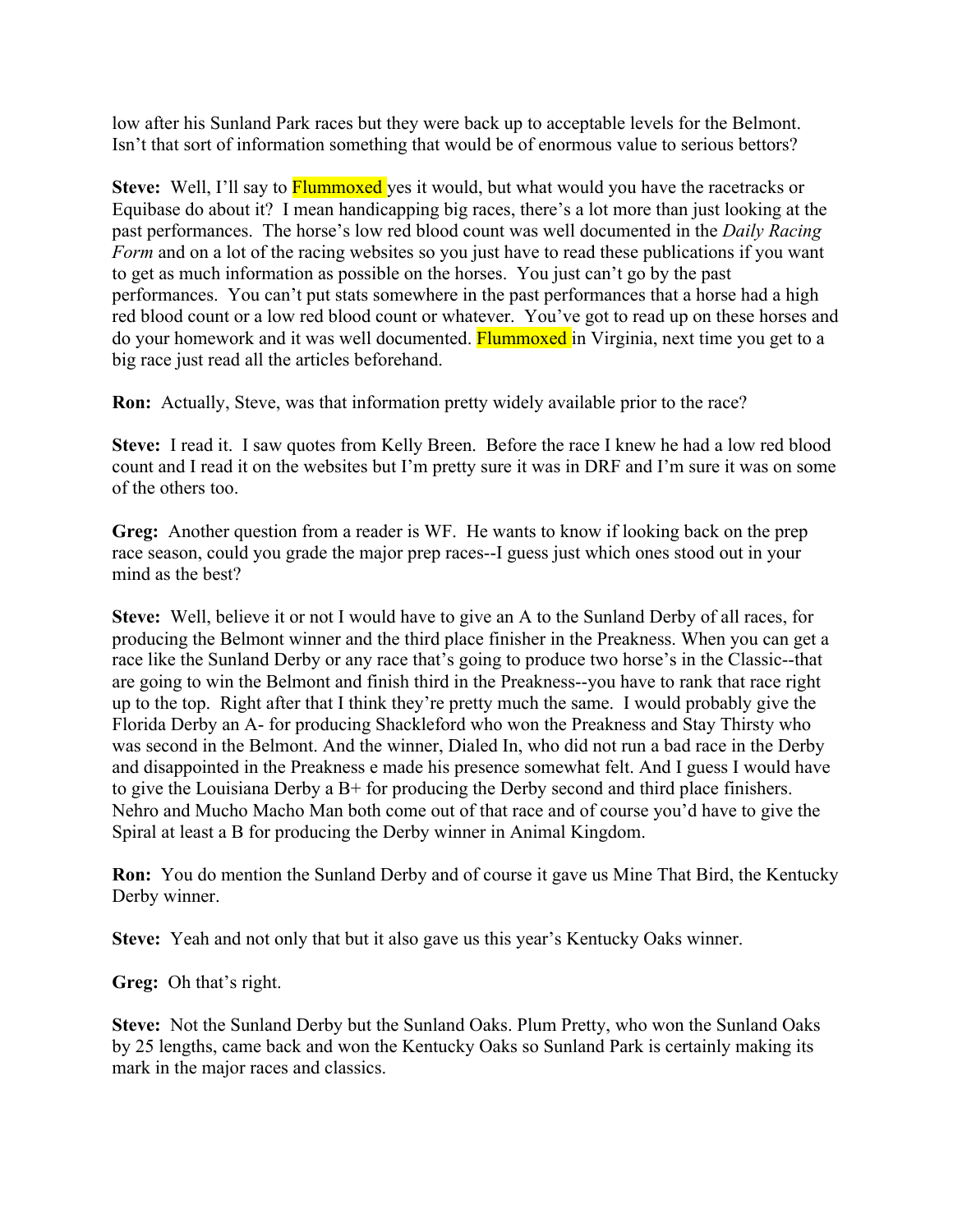**Greg:** Yeah it sounds like the sun is shining on New Mexico these days. Steve, onto another question here, Lenny says, "I truly believe that if Animal Kingdom's connections had stayed with the original jockey, the outcome would have been different. What do you think?"

**Steve:** Well, I don't know if he means different in a good way or different in a bad way. I don't know if he means that the horse wouldn't have won the Derby or he would have won all three races. I don't think there's any way you could tell. I don't think Robby Albarado would have lost on the horse let's put it that way. Robby Albarado is a top rider. Obviously he didn't ride the horse and the horse won. If he had ridden the horse there's no way to tell if the horse would have gotten beat. I don't see why he would have gotten beat, considering how dominant he was in the race. So yeah many people are looking at it the other way. You can't blame John Velazquez for any the two defeats in the Preakness and the Belmont so again I don't know if he means this in a positive way or a negative way. But either way I don't think anybody could really speculate on what would have happened with a different jockey.

**Greg:** Larry Oh says such big deal is made of the early interference in the Belmont. In the Preakness I thought Mucho Macho Man veered out even worse and pushed Dialed In into Animal Kingdom costing him the race. What's your take on it?

**Steve:** Well, you know I don't know. Again, is he blaming the jockey here? I mean the jockeys don't contribute to slow starts. I mean they might get caught napping in one race but it's hard to blame a horse's defeat strictly on the start. If I'm going to blame any defeat with Animal Kingdom it's going to be the Belmont more than the Preakness. I mean the Preakness start obviously didn't help him by getting him too far out but you can't say that it cost him the race. Again, if any incident cost Animal Kingdom the race it was the Belmont and the Preakness start wasn't the best but he was in position to win for most of the stretch run. I just think Shackleford was the better horse that day but he was compromised. But you can't come right out and state that that start in the Preakness cost him the race.

**Greg:** Steve Haskin, we've got him for a couple more minutes. Steve, the Triple Crown is now over and we've got a few months to go before the Breeders' Cup. What should we all look forward to in this year's Breeders' Cup?

**Steve:** Well, basically the same thing, the same thing you do every year. Hopefully, the best 3 year olds and the best of all the horses will get together and let's hope that the 3-year olds really mature and can hold their own against the older horses. This is not the greatest crop of all the horses. I mean we've got a few good ones that I'm high on – Twirling Candy out in California, Rail Trip and Friend Or Foe--I thought ran an awesome race the last time they ran. Tizway looked very good winning the Met Mile and I like Mission Impazible. He's a good tough hard knocking horse.

Now, are there any stars there? No. Are there any stars in the 3-year old division right now? No, not big names like we've seen in the past. If I owned or trained a filly like Blind Luck, I might be inclined this year to maybe try the Classic because some of these other fillies that are developing might be tough in its own right. So Blind Luck is to me one of the most extraordinary horses. I think she might be the best horse in training regardless of sex and she loves a mile and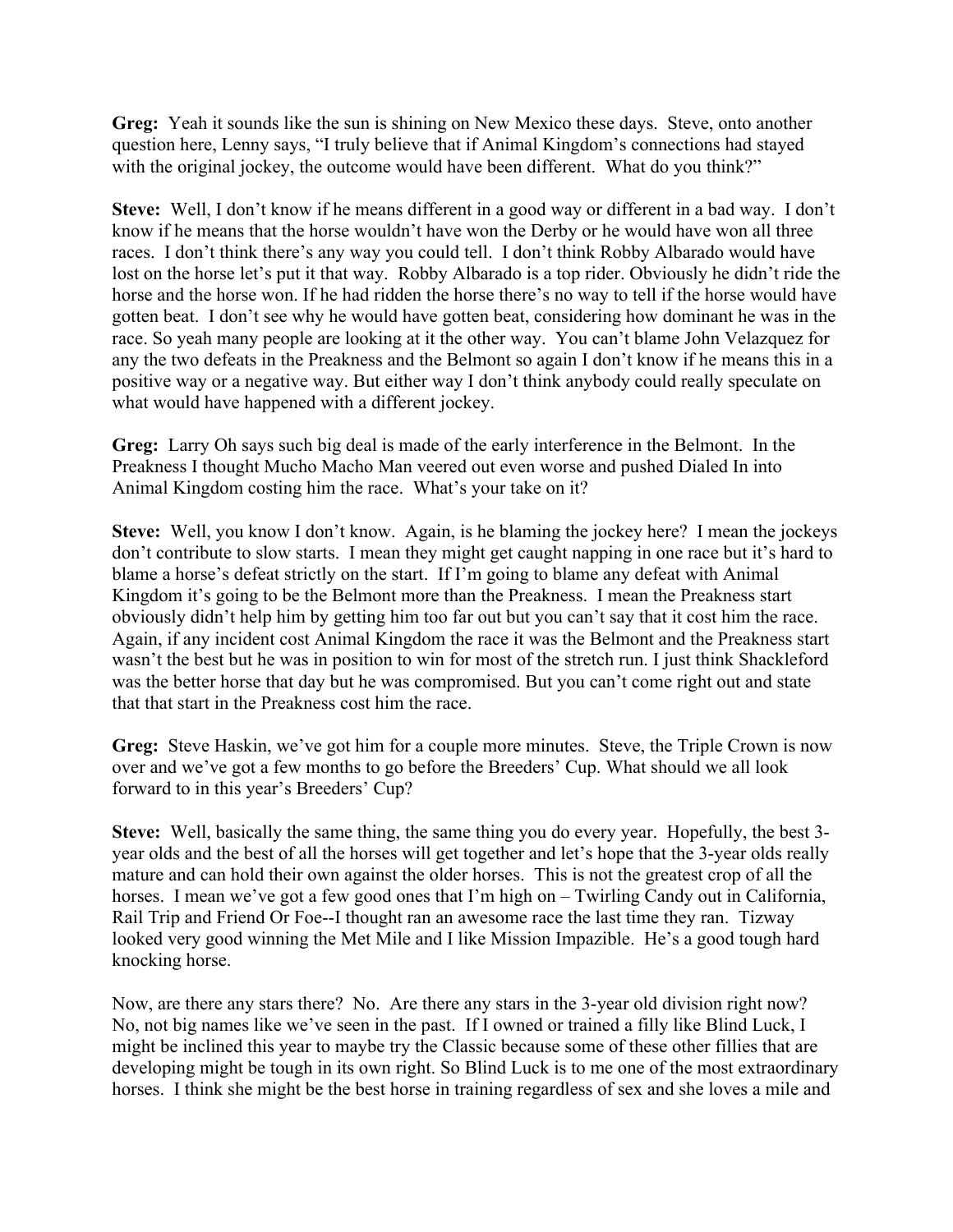a quarter so I might be inclined to pick a shot there. And Aidan O'Brien made an announcement the other day that a horse named Await The Dawn, who's won four in a row now by huge margins and looks like he could be any kind--he looks like a mile and a quarter specialist--and they've been pointing for the Classic for awhile. And when Coolmore sets their sights on a race like the Classic well in advanced as opposed to what they've done previously, which is what make it an afterthought like after the Arc de Triomphe, so the fact that this horse is being geared toward the Arc, towards the Breeders' Cup Classic right now. I would certainly remember the name Await The Dawn but again it's early to try and assess what kind of field we're going to have. We'll see who comes back from earlier injuries and who stays sound the whole year.

**Greg:** I have one last question and then Ron will go but I did want to ask and this is important I think for a lot of fans like me that are trying to follow this sport better. What do you think that horse racing in general can do or what do you wish they could do to market themselves better to the general public?

**Steve:** Wow, that's definitely the million dollar question. First of all you've got to get somebody in marketing who knows what they're doing, who knows how to market.

**Greg:** There you go.

**Steve:** They've tried to come up with silly slogans here and there but they've got to look and study what poker has done and what wrestling has done and what NASCAR has done. You've got to come up with something to make racing identifiable. You can't just say oh, you know, for the thrill of coming out here and bet these horses and oh, for the beauty of the horse. You've got to take the beauty of the horse, the thrill, and thrust it to people's homes through their TVs and radios, computers or whatever. But you need someone to come up with a great angle. Sometimes the simplest thing can set a product off and we have to look at racing as a product. And we've got to hire the best marketing people available and come up with something to attract people. And not the way we're doing it now. Racing used to sell itself because it's a race where you actually become part of the sport. What you bet on a horse you are like the owner of the horse. You have money invested in that horse and you've got to enhance that angle and the beauty and excitement of the horse itself. You've got to combine those. I'm not a marketing person so I don't know of anything specific. We've got to combine those and get somebody who knows what they're doing.

**Greg:** Well, do you think like it would help to have like a specific day like a lot of other sports have like a specific day and time every week that you have an exciting race or something that everyone could say oh, it's Saturday afternoon racing on ESPN, you know something like that?

**Steve:** Well, we used to have that but nobody watched it so you can't just have racing on TV. You have to do something to make people watch that race. Maybe get them involve. I mean years ago they used to have all these supermarket contests where you can buy a card and you get a horse and then you can watch the races which happened to be run like five years, six years earlier but people got involved in it through supermarket sweepstakes. You know we used to have the Irish sweepstakes. That got people involved. If we could have something like an Irish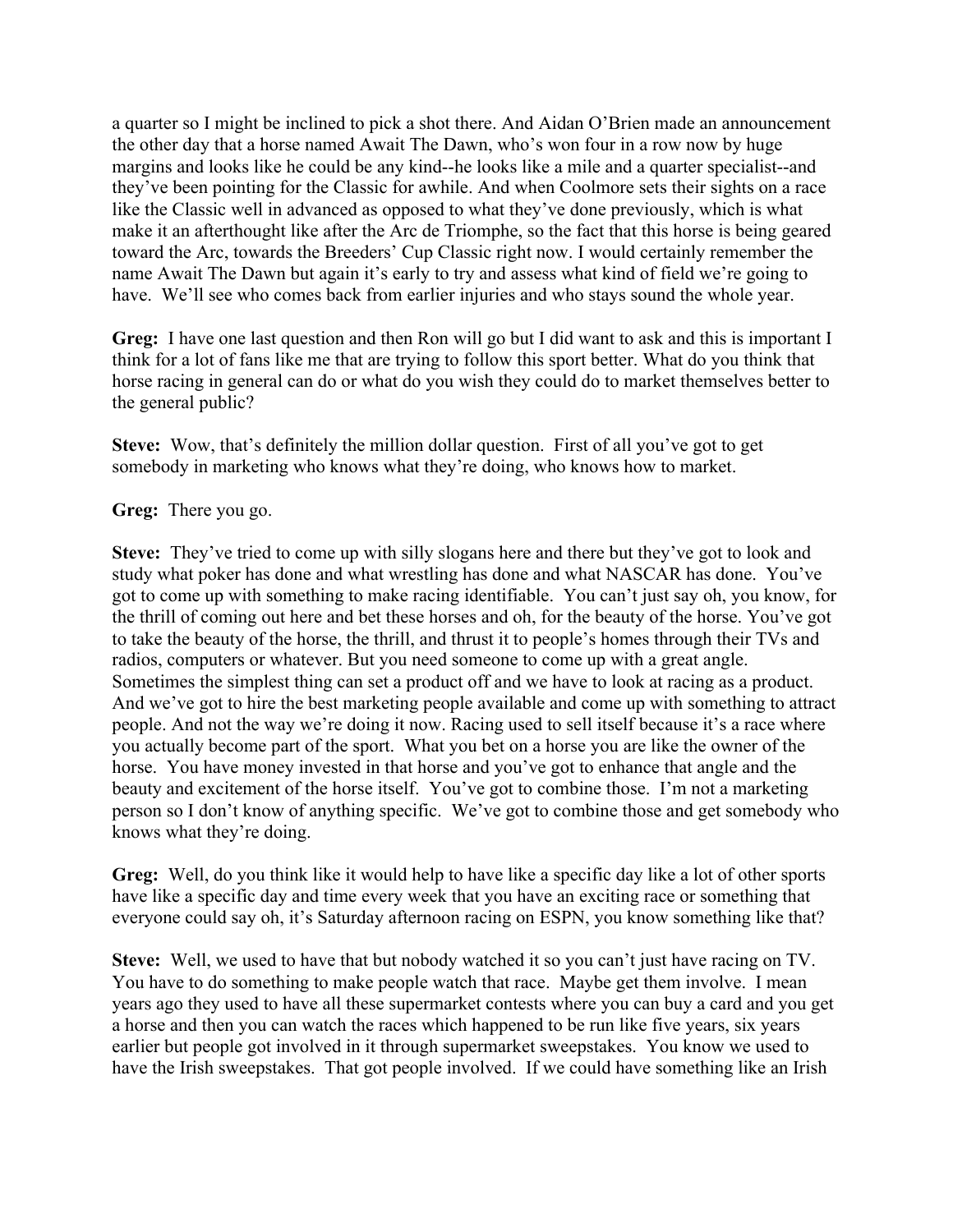sweepstakes and get people involve and have a monetary interest in it that will open the door for them to appreciate the other aspects of the sport.

**Ron:** Steve, I got a couple other questions here from non-traditional site participants in our chat. One is from Jean Schnell and she says, "My question doesn't pertain directly to horse racing. It is related so I hope it is chosen to be answered. As a journalism student who would like to break in to the world of race reporting, any words of advice or paths to take so students such as myself might join an esteemed writer such as yourself someday?

**Steve:** Well, I like Jean right off the bat. I'll say this, if you're listening, the fact that you're a journalism student, you obviously know how to write so don't worry about that aspect of it and when you do write, don't try to be Ernest Hemmingway. Don't overwrite. I'm certainly not even close to being anywhere near a top, top writer. What you want to show in your writing is number one, your passion for what you're writing about, in this case horse racing, and have the ability to tell a story. To me, being a storyteller is something that I enjoy doing more than trying to impress people with my writing. So if you can do that and tell a story and be creative and come up with a big opening and come up with a big closing and in between when you tell the story… you have to draw readers into your story with a good, interesting, creative opening and leave them with maybe a few goose bumps or a few tears and they'll stay in the last part of it, to the last paragraph. And in between, you learn how to structure a story and make it into a story as if you're writing a novel and just keep people interested and wanting to read more. That's the best advice I could give anyone.

**Ron:** As far as getting published perhaps she should set up her own blog or website and go ahead and start working, doing her own work that way and try to get noticed?

**Steve:** Listen, you know I've suggested that to several people already. One person who contacted me who wanted to get into writing was a guy from Chicago named Brian Zipse and I told him, I said, "Look, you got the passion, you can write, you know your history, start your own website." He started his own website, now he's credentialed at the Derby and now he's like an editor for Horse Racing Nation, one of the top racing websites which is a fan oriented website. He's got thousands and thousands of followers so yeah, definitely. Set up your own website and bring that passion into it and bring it out there to as many people as possible and then if you have a story idea, you know what, write it and send it to the *Blood Horse*, send it to some of the other publications. It can't hurt. You know what, even if you write it and have them publish it for free. I can't tell you how many things I did in the beginning for free just to get published. You're not going to get rich writing about horse racing anyway so you want to put your foot in the door, just get your name out there and get your work out there so people will know who you are and how well you write.

**Ron:** Thanks, Steve. Another non-traditional question here comes from 15-year old Anika Olesen who is writing from the Northwest Territories of Canada. "Mr. Haskin, in all your years of following horse racing, what race stands out and some most exciting you've ever seen? I love your writing. Sincerely, Anika."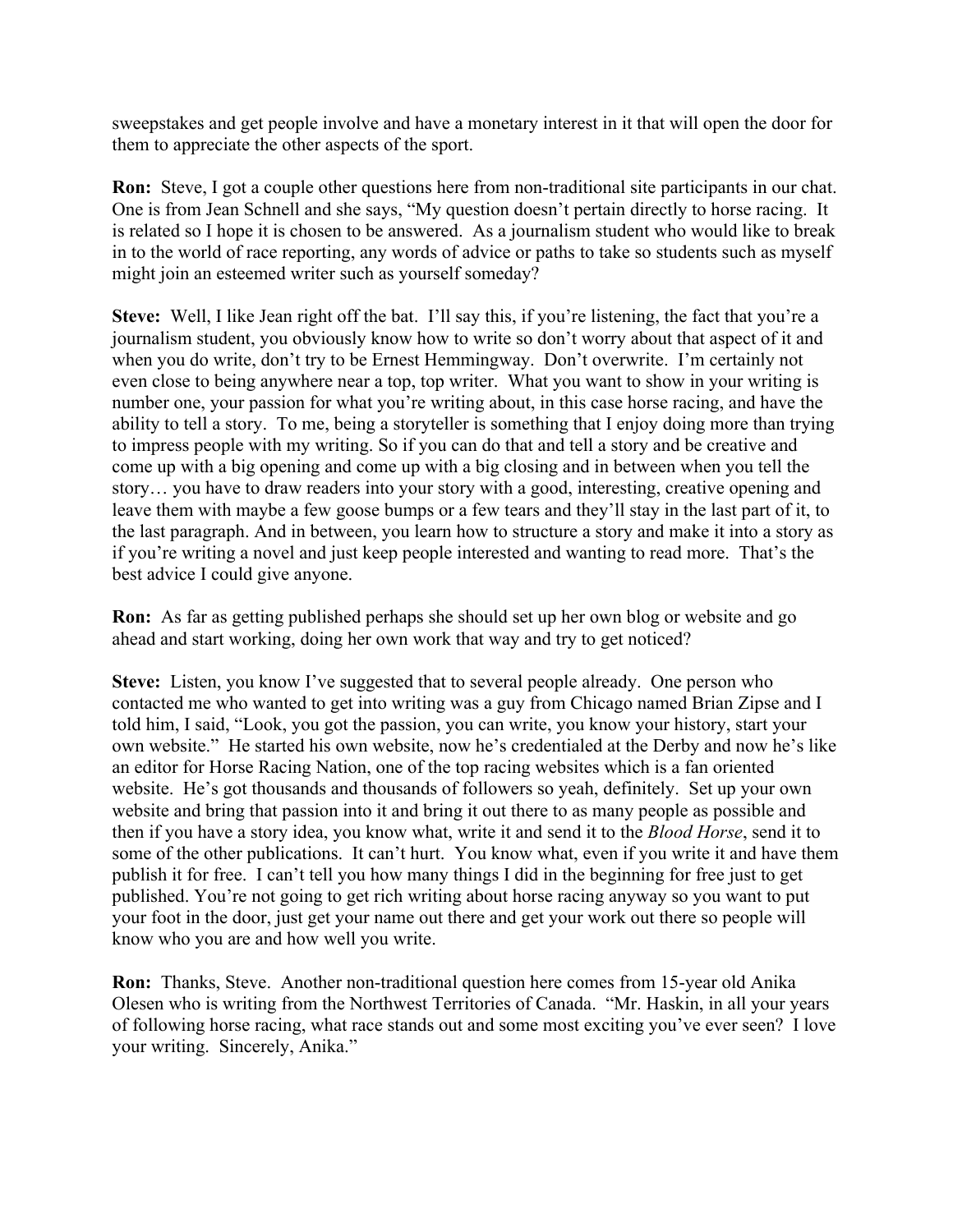**Steve:** Thank you, Anika. I appreciate it. Well, there are so many to choose from. Of course you have to go with Affirmed, Alydar in the Belmont and Sunday Silence, Easy Goer in the Preakness. But a couple others that really resonated with me and got me excited were both of Tiznow's Breeders' Cup Classic wins, both times when he defeated European horses, Giant's Causeway and Sakhee especially the second year when he beat Sakhee. That was just less than two months after 9/11. And the other two at the top of my head would be Forego's Marlboro Cup where he was carrying a staggering weight of 136 pounds and came flying in the slop to get up right at the end and beat a very good horse in Honest Pleasure. And I think he had everybody just basically gasping and cheering him on in that race. The other one would have to be Personal Ensign, also another race in the slop where Personal Ensign came up and secured her undefeated career by beating a Kentucky Derby winner in Winning Colors. I mean that race and Forego with – I think I might have said 136, I meant at 137. Forego came at 137 pounds. It was just unbelievable. It looks like he had no response so I would say those that I mentioned, those half dozen races are the ones that stick in my head right now, the ones that I'll never forget.

**Greg:** Steve, we're going to pretty much wrap up our segment with you here with this last question. From Natalie Heights, "In the past Derbys who do you think (horse wise) should have won or deserved to win a Derby but did not?"

**Steve:** Who? Let's see. Well, again, I will have to go back and I think the most obvious one would be Native Dancer who got into trouble in that race and was beaten. That's the only race he ever lost in his life. Gallant Man of course when Bill Shoemaker misjudged the finish line and he was beaten. He definitely should have won that Derby. I would definitely have to say Empire Maker who was supposed to win the Triple Crown in 2003 and get beat by Funny Cide in the Wood Memorial. He came down with a bruised foot a week before the race and was not able to train at all the entire week leading up to it. I mean he couldn't even gallop and for him to go into the Derby with basically no training at all, no workouts, no gallops--one time he did go out to gallop, he aborted it by bolting to the outside fence --and he still ran second in the race and he was a better horse than Funny Cide and I think he definitely should have won the Derby that year.

I would have to include Afleet Alex who ramped in the Preakness. We all know what happened to him in that Preakness with the stumble. He almost went down and romped in the Belmont and he'd won the Arkansas Derby by eight lengths. But in the Derby he finished third and everybody said "well, you know it was a rough trip he had" But what people don't realize is that he had come out of the race with a lung infection which he had before the Rebel and the connections did not want to make it public to make it sound like they were making excuses so they never said anything. I didn't find out about it until well after the fact but he did come out of the Derby with a lung infection. Had he not had that lung infection I think Afleet Alex definitely would have been a Triple Crown winner.

Just thinking back a heartbreaking loss was Cavonnier who got beat by a good horse in Grindstone. But I think Cavonnier should have won that Derby because of the fact that he got whipped across the face turning for home and that just really spooked him and stunned him and you could just see him throw his head up in the air. When he opened up he looked like a sure winner in the stretch and Grindstone just beat him like a half a nose right on the wire. I'm not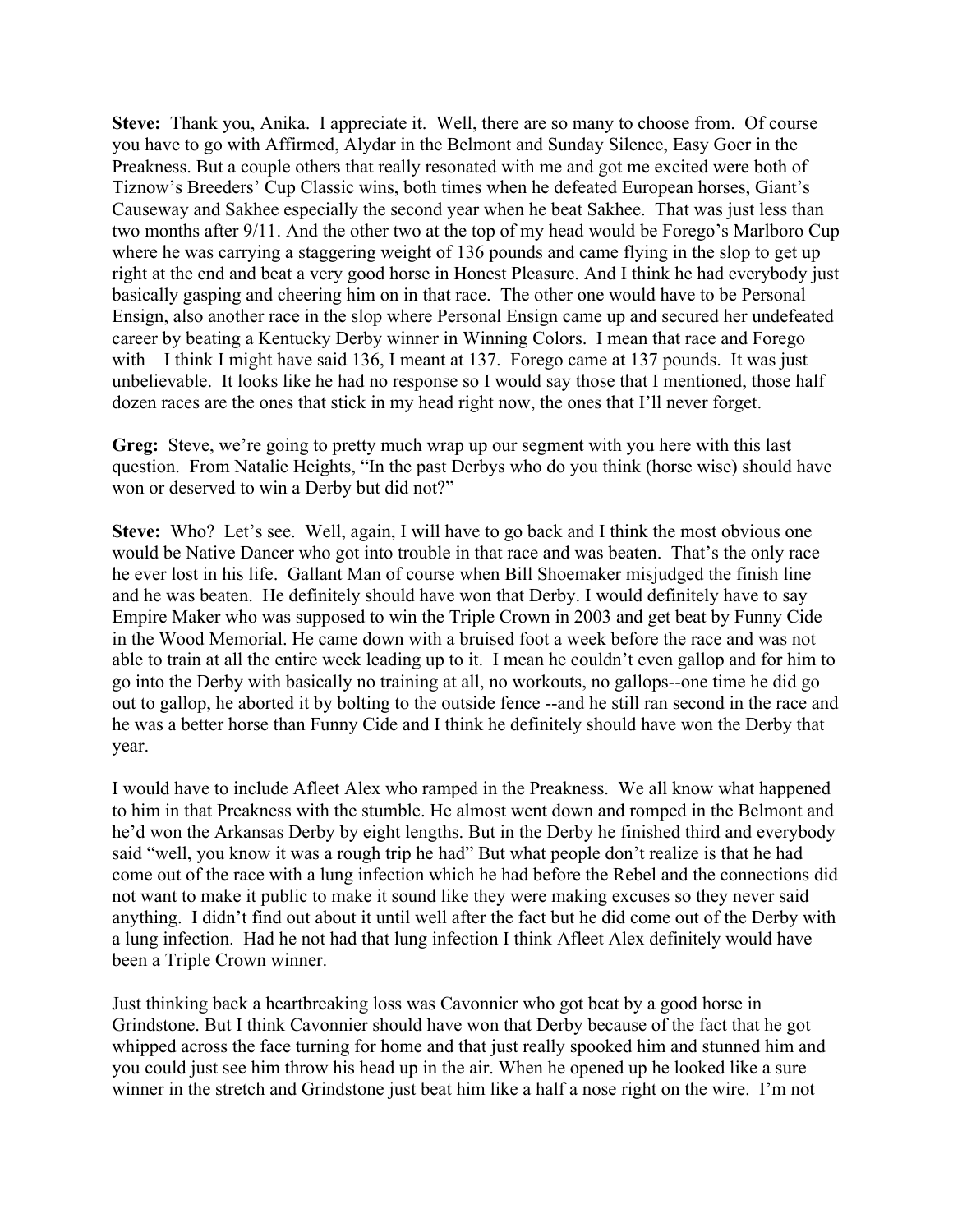going to put Cavonnier in the same category as the others but he probably should have won that year's Derby so those are the ones I would think of right now.

**Greg:** Alright, Steve. Well, we've taken up more than enough of your time and anybody else out there. Of course we didn't have time to read all of your questions but you've got a blog, Hangin' with Haskin on BloodHorse.com so I'm sure that's the best way also for the fans to interact. Do you interact with the fans? Are you able to talk to them, answer their questions?

**Steve:** Well, yeah, every story I put on there whether it'd be a recap or a column or a blog, they're all open to comments so people comment and I always try and get back to as many people as possible. I mean like during the Zenyatta craze, my columns on her were getting between 300 to 500 comments so it takes awhile to keep up with all that but when people comment like that it's great and I do try to get back to as many people as possible.

**Greg:** Who says the horse racing industry is down, right, Steve?

**Steve:** Well, listen, you couldn't tell it from the Zenyatta. I know from that we need horses to come around once in awhile to capture the public's imagination. And let's try and get a horse win the Derby and Preakness and try for the Belmont. That's more important to me than sweeping the Triple Crown. It's the interest leading up to the Belmont. That's more important. That brings mainstream America into racing because you know what everybody wants a Triple Crown winner. Once you get a Triple Crown winner it's not going to be as big a deal anymore and mainstream America is going to say it back again and they're going to say you know what, it's not that big a deal anymore so let's just keep having horses thrive for it and hopefully one year one of the great horses we'll get.

**Greg:** That's right. Alright, Steve, thanks a lot. We look forward to talking you later on down the road.

**Steve:** My pleasure. Take care.

**Greg:** That's Steve Haskin and again that's Hangin' with Haskin blog at BloodHorse.com and he is an award-winning senior correspondent for *Blood-Horse* so it's a great opportunity for us to get Steve on here on the very first show.

**Ron:** Absolutely. Again, Steve's blog is one of the so many ways in which we interact with fans these days. Steve is very much in demand and well-respected and he's certainly an authority on what he speaks. I mean he is Mr. Kentucky Derby and Mr. Triple Crown.

Greg: By the way, do you doing the Triple Crown races yourself, Ron? Do you handicap races or give your picks and things like that?

**Ron:** No. We've got a pretty good core of handicappers here.

**Greg:** You leave it out to them.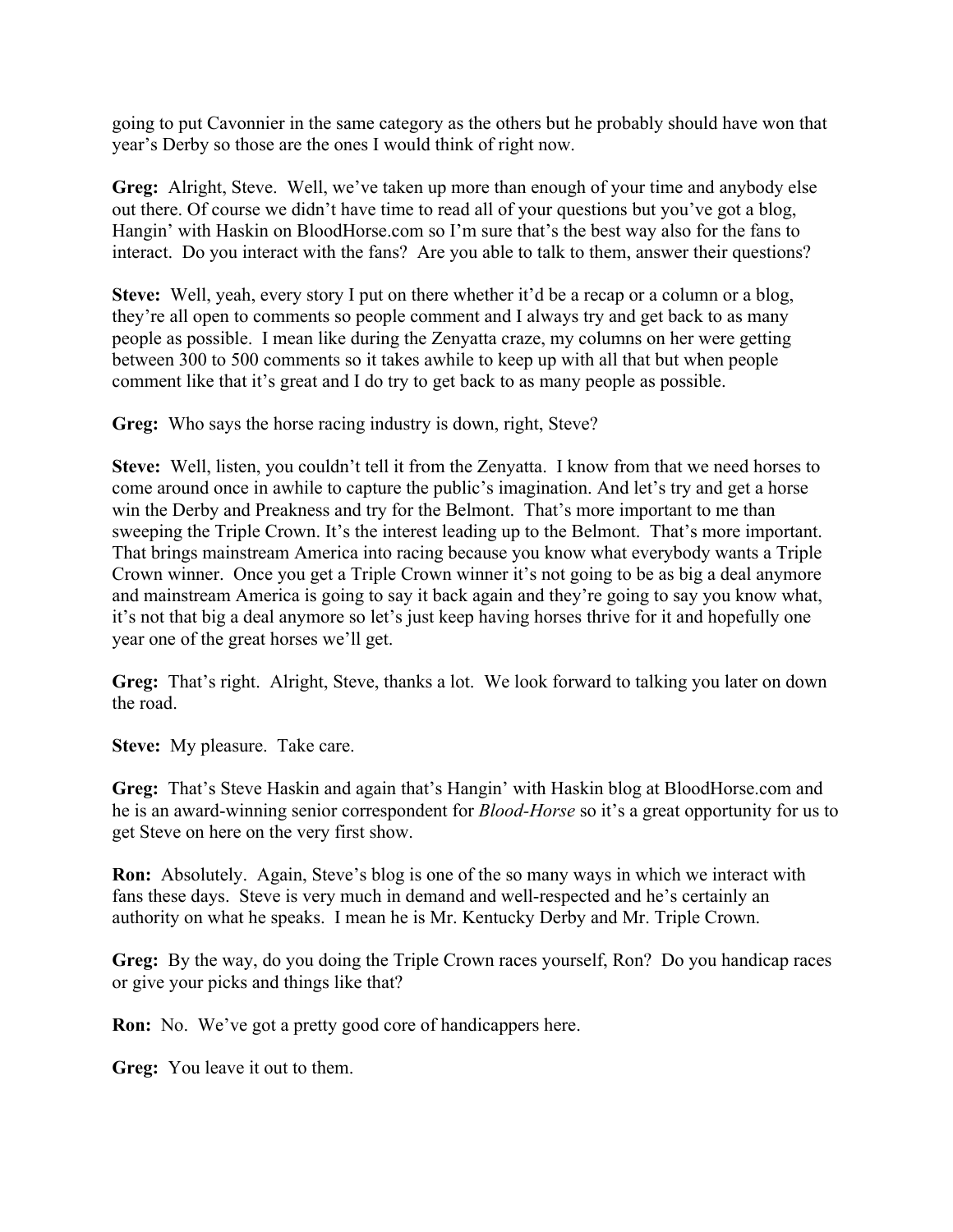**Ron:** Jason Shandler for one and Tom LaMarra. They do a lot of it. They have weekly handicapping videos on BloodHorse.com and certainly they handle that end of the business. I'm more of the news guy, the business guy and I run the website and that certainly takes pretty much all of my time. I keep up with the handicapping part of it but I'm not a handicapper per se and believe me I don't think anybody would really want my selections.

**Greg:** Well, before we get Jerry Jamgotchian on, he's our next guest, we'll get him on here in the next minute or two, why don't you kind of preview again as best you can this whole background story of this claiming rule?

**Ron:** Well, once again, horse racing has a tier of stepping stone races. Obviously, the best races are called stakes races. If you're not good enough to compete at that level then you run in what are called allowance races and then it trickles down into what are called claiming races. Now, if you have to be at the competitive level of claiming races, this means you enter your horse for a price. They have a price on their head and that means that some other owner or trainer can put in a bid to take your horse for that price in that race and that's called claiming the horse. When you claim a horse that means you get it and right now Kentucky and California and some other states have tried to put restrictions on what you can do with those horses once you claim them. What they want to try to do is keep the horses in the state and they're doing this through the regulatory process because the more horses you keep in the state then certainly the better the horse racing is in that state because there are more horses running in races.

Mr. Jamgotchian has challenged the Kentucky rule as he wanted to race his horse in Pennsylvania after he claimed it and the Kentucky rule, it's a lot of specifics of this rule, but it said that he could not run his horse out of the state. He has challenged that and Pennsylvania at the racetrack where he wanted to run, they said they would not honor what Kentucky is trying to do and allowed him to enter his horse.

**Greg:** Well, let's go straight to the horse's mouth and welcome in horse racing owner, Jerry Jamgotchian. Jerry, good to have you on Talkin' Horses.

**Jerry:** Thank you for the invitation on your inaugural show.

Greg: It's great to have you on, Jerry. By the way, Jerry, Jammer, what do you prefer?

**Jerry:** It's Jerry Jamgotchian. Jerry is fine.

**Greg:** Jamgotchian, okay. Say? I want to make sure I got that right. Where'd you get the nickname Jammer by the way?

**Jerry:** You know, I don't really know. It just kind of stuck with me and I have an email address jammer999 so maybe that's kind of how it got there.

**Greg:** That's cool. Well, how are you? I mean I'm reading the story on BloodHorse.com about the claiming rule and at the bottom of the article and again Ron actually the one who wrote this article, the bottom of it, it mentions when you threatened legal action against the KHRC. You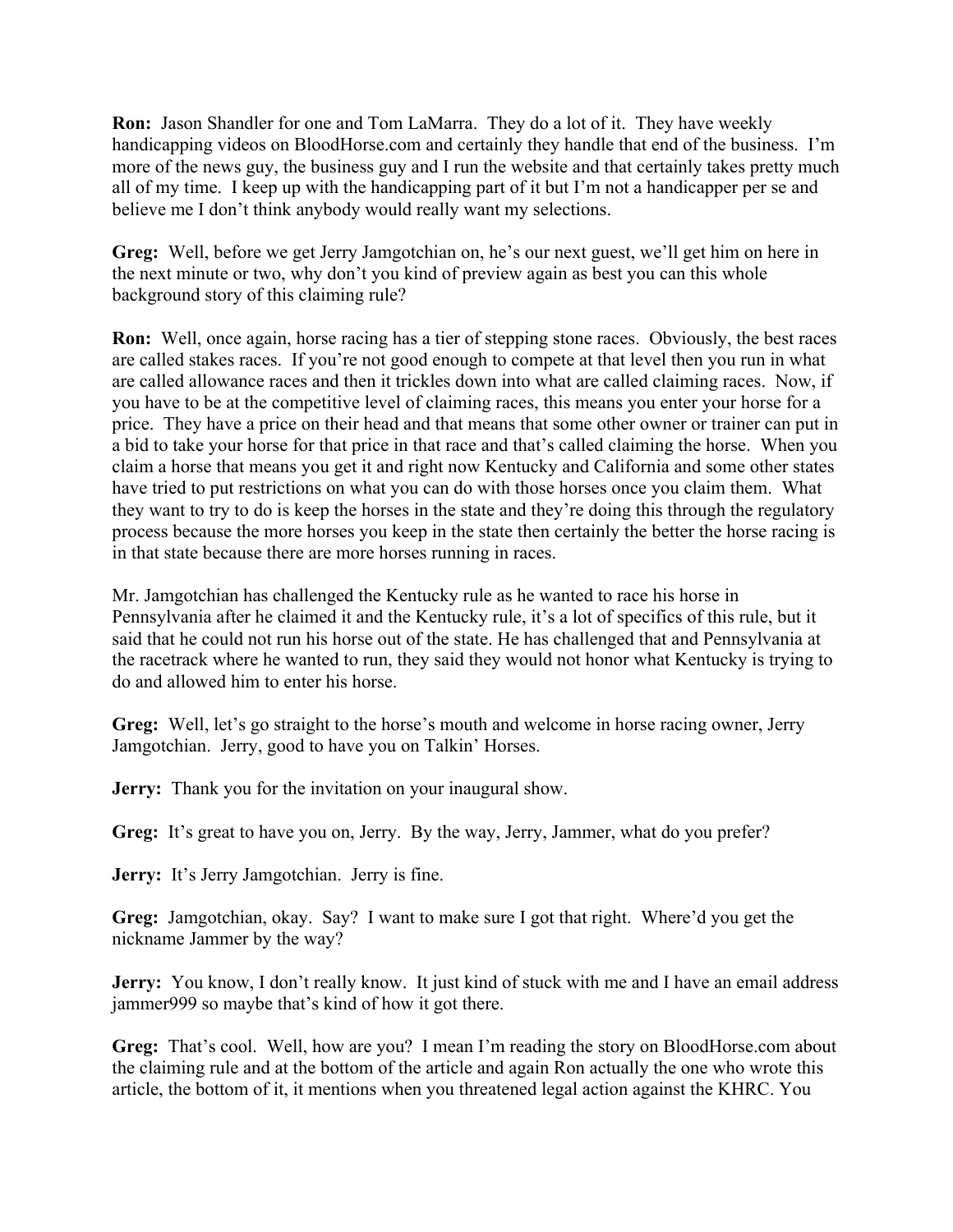also had a situation here previously a couple years ago where you challenged the California rule and you filed suit against the California Horse Racing Board that later suspended and amended its rules regarding entry of claimed horses. So you've been down this road before, it looks like you may have to go down this road again. Why do you always have to be thrust in to the spotlight here on these issues?

**Jerry:** Well, it's kind of an interesting question. Ron Mitchell's article of June 17<sup>th</sup> really outlined the story. When I claimed this horse at Churchill, she's a Pennsylvania bred so my intention was to race her in Pennsylvania. I kind of determined a couple years ago after we received the Attorney General's opinion in California that the California claiming rule was in violation of the U.S. Constitution, the Commerce Clause specifically, and so when I claimed this horse in Kentucky I figured that the Kentucky Horse Racing Commission and Churchill Downs would certainly take the same position as the California Horse Racing Board and terminate what clearly is an illegal rule. I don't think there is any doubt about that it violates the Commerce Clause.

It turned out that when I was getting ready to enter the horse in Pennsylvania, the Pennsylvania Racing Secretary got a call from Churchill Downs Racing Secretary Ben Huffman who basically said, "Hey, that horse can't run." At which point I then called Huffman and I said, "Why can't the horse run," and he said the horse is "in jail" and that the restriction to race the horse goes with the horse anywhere in the world. I'm saying to myself "well, I'm sitting here with the ruling from the Attorney General's Office in California citing many cases with regards to extraterritorial restrictions and how they clearly violate the Commerce Clause." And so I asked them, "Are you sure you want to take this position," and needless to say his position was that the horse couldn't run. I then contacted that Kentucky Racing Commission and their position is the horse couldn't run so I then put everybody on notice that the horse was going to run or that there would be litigation commenced. Then low and behold I entered the horse in Pennsylvania and the Attorney General of Pennsylvania reviewed a case that I had tendered them as well as the Attorney General's California opinion and they said the horse can run in Pennsylvania and that angered the Kentucky Horse Racing Commission. So what we've done now is we've sent a letter to the Kentucky Horse Racing Commission as well as the Attorney General's Office and we requested a ruling in the letter that was sent out on June  $17<sup>th</sup>$ , requested a ruling by the Kentucky Attorney General regarding the validity or the constitutionality of this rule. We expect a ruling any day now to see what the Kentucky AG's opinion is and if necessary we'll file litigation against the State of Kentucky. But I don't believe that's going to be the case because I think that they're going to call their own rule unconstitutional.

**Greg:** Well, maybe we got a whole new saying here, speak softly and carry a big whip because I actually expected that you're going to be this guy that was going to be ranting and raving and you know of course just reading what you've had to go through. Jail? Did you just say that your horse was put in jail?

**Jerry:** Well, it's a term. We call it jail time and basically what it does is precludes you from racing your horse anywhere in the world other than Kentucky. And that is clearly in violation of the Commerce Clause because one state's law cannot go to another state and preclude somebody from another state from doing something. When my horse left Kentucky to go to Pennsylvania,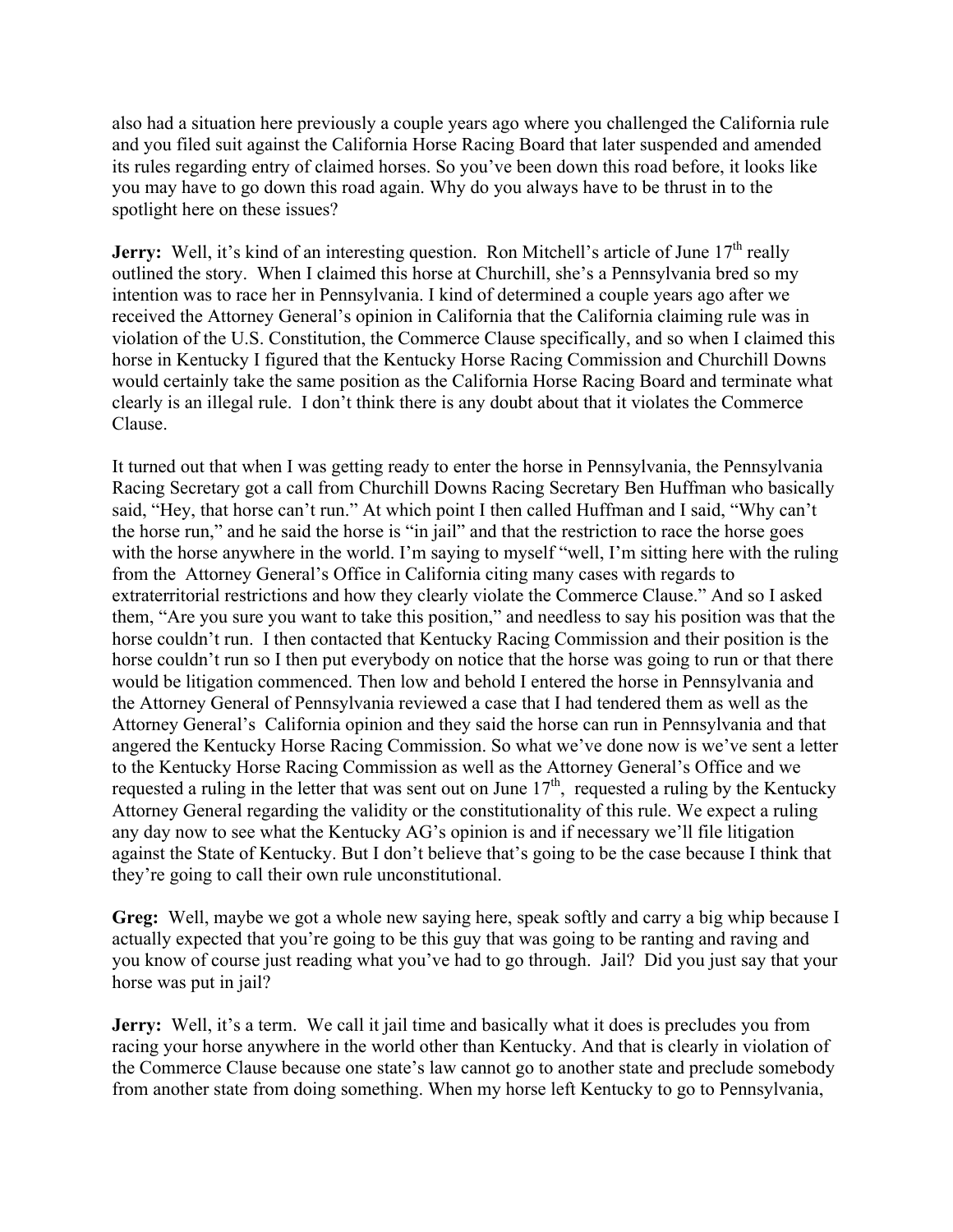the Pennsylvania racing secretary doesn't have an obligation to follow Kentucky law because he's in Pennsylvania, not Kentucky. I mean there's not even a rational sense to export a Kentucky law to Pennsylvania or any other state. In fact the California Horse Racing Board, courtesy of my action a couple years ago, welcomes any horse from any state to race in California, claimed, not claimed, whatever because they know from their own Attorney General's position as well as the Pennsylvania Attorney General as well as the Attorney General in Kentucky, they know that the claiming rule violates the U.S. Constitution Commerce Clause. I mean everybody knows it. It's just that the racing commissions and Churchill Downs and some of the racetracks believe that they can take the owner's horse and basically hold it hostage at their racetrack and force it to race there and have the Kentucky Horse Racing Commission and other agencies basically punitively enforce the rules against owners. It's just clearly improper and that's what I'm trying to correct.

**Ron:** Jerry, the people who wrote it and put it on the books believe in it and believe that they are on good constitutional grounds but sometimes you never know until someone like yourself who obviously has all the time and the money to challenge it. You never know until it gets challenged and it looks like you're the guy that's out there on behalf of owners' rights.

**Jerry:** Well, that's really the only reason because I have about 60 horses in training now. It's awfully expensive to keep horses in training and you need to have these horses moving to racetracks for additional spots. I mean if I have 15 maidens (horses that not won their first race), I can't sit there and wait for races at Churchill Downs. I've got to get these horses moving to other racetracks and that's why my trainer and I have moved a lot of horses to race in other states, Pennsylvania, Indiana, New Jersey, New York, Florida, I mean wherever, West Virginia. I mean we need the spots and one of the things. Somebody asked the question earlier (I was in and out of the radio show when you were talking to Steve Haskin) on how can horse racing be improved. Well, the key to horse racing is so simple. I jotted down a few ideas.

Bringing people back to the racetrack. It's an incredible experience for anybody that attends a racetrack. Especially if you're an owner, you go on the winner circle, there's no better feeling than that. The second thing to do is to lower the takeout and make it advantageous and beneficial for people to come to the racetrack by charging them less, even reduce the takeout, for somebody that comes to the racetrack. We've talked about this in California but the California Horse Racing Board doesn't listen to its customer. Certainly the third thing that's critically important is that the racing associations as well as the racetracks themselves, as well as the racing commissions need to listen to the customer. I mean it is just crazy ignoring the customer.

**Ron:** We've been talking about that for a long time now. It looks like they would be getting the message.

**Jerry:** You know, they just don't want to listen to the customer. It's just a wild position to take that you refuse to listen to your customer. I mean NASCAR does, wrestling does, everybody wants to know about the customer. What does a customer want? The people that operate horse racing, they just don't care and that's something that really disturbs me. Owners like me, who invest hundreds of thousands of dollars a month to keep a string of horses moving and racing to the benefit of the racing association, they should be picking me up and doing whatever I ask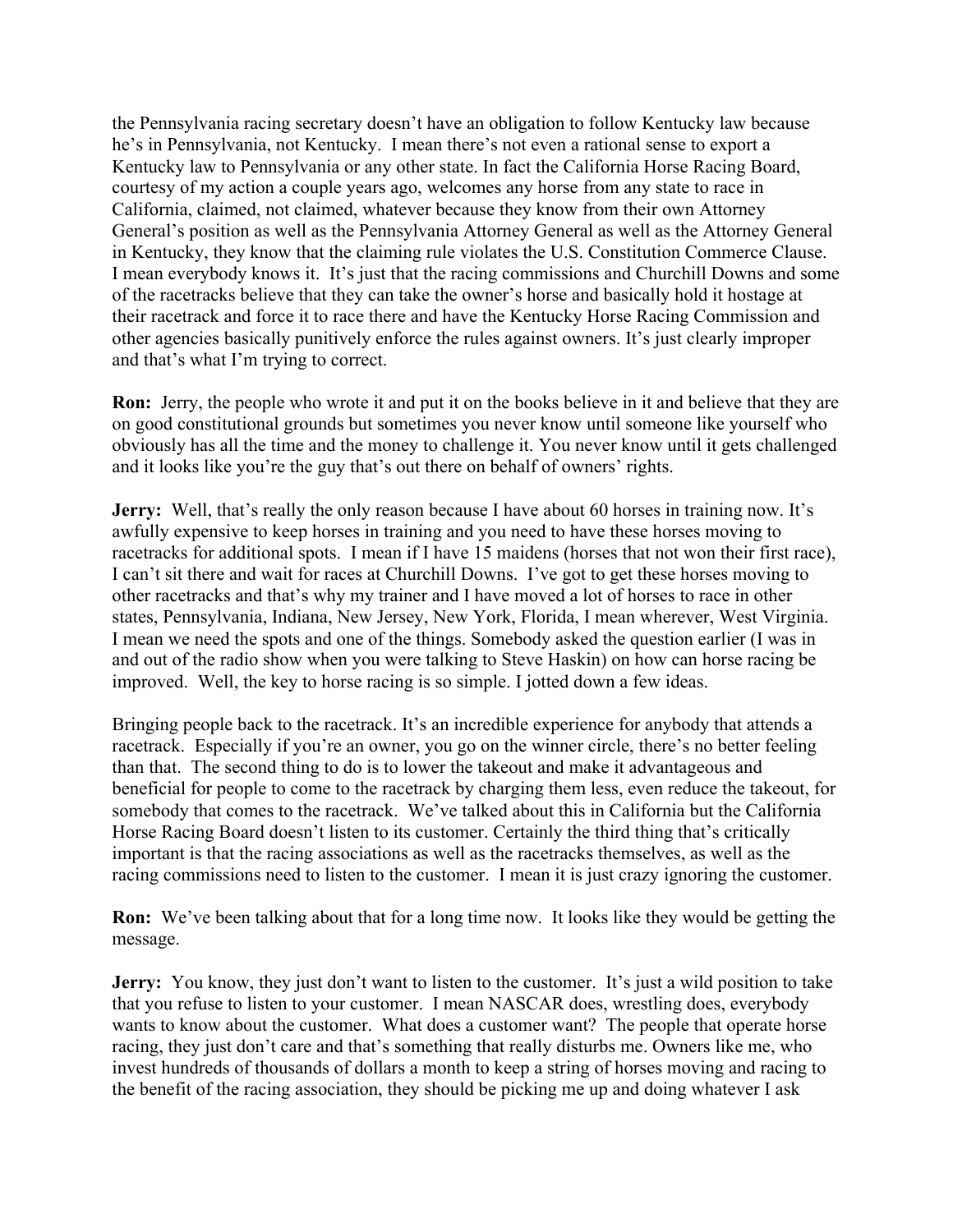them to do with regards to all the handle that I'm bringing in the racetracks. It's a sad commentary that the racetracks want to, in this particular case, punitively enforce illegal regulations against owners, the lifeblood of their business and more importantly not listening to their customers, not reducing take out, not being more effective, not bringing better technology into play at the racetracks. It's criminal and from my perspective as an owner, if somebody could figure out the opportunities that horse racing has to be a successful and vibrant sport, they're there. It's legal gambling, number one. Most industries like NASCAR and wrestling, they don't have gambling. The ADW providers who are essentially taking money off track are killing the on track experience because people aren't going to the track but are betting out of their houses. That money now is being diverted to the bottom line of the corporations and being taken away from the purse accounts, which reduces the owners' purses, which reduces the horses, which reduces the experience and profit of the business.

I don't know. We were talking about claiming. I guess I'm off the subject a little bit but…

**Ron:** We thought that that might happen to you Jerry.

**Jerry:** Yeah. The issue on the claiming though I believe is that when and if the Kentucky Attorney General comes out with his ruling stating that this Kentucky rule's unconstitutional, that will pretty much end it in Kentucky. If they don't do that, we'll sue the State of Kentucky and then we'll move forward.

Interestingly enough, if you want to get back to the rules of Kentucky, the Thoroughbred rules, there are three sets of rules for this claiming rule. The one rule relates to Thoroughbred and it says that essentially you can't race the horse anywhere else, allegedly which is really anywhere else in Kentucky, as the way it's written but the Kentucky Horse Racing Commission thinks their rule says anywhere in the world 30 days after the meet end. But if you look at the Kentucky Horse Racing Commission rules on harness racing, the horse is released after 30 days, period so there's a totally different claiming jail period for harness and Thoroughbred and then when you look at it it's nearly the same as harness. In two of the three horse racing elements under the Kentucky Horse Racing Commission, the claiming rules are the most restrictive on Thoroughbreds which to me is just another big problem they have if they want to litigate the case.

**Greg:** Before we let you go, Jerry, I'm going to make you happy here and put you to the test too at the same time. Let's say you are commissioner of horse racing for the day, what would be the very first thing that you would do?

**Jerry:** Well, I would immediately reduce the takeout, I would force a better split with the ADW providers and more importantly I would give people who come to the racetrack an even lower takeout to stimulate on track attendance because the more people that get introduced to horse racing on track… For some odd reason, the first time you go to the racetrack you always win, right?

**Greg:** Yeah, beginner's luck.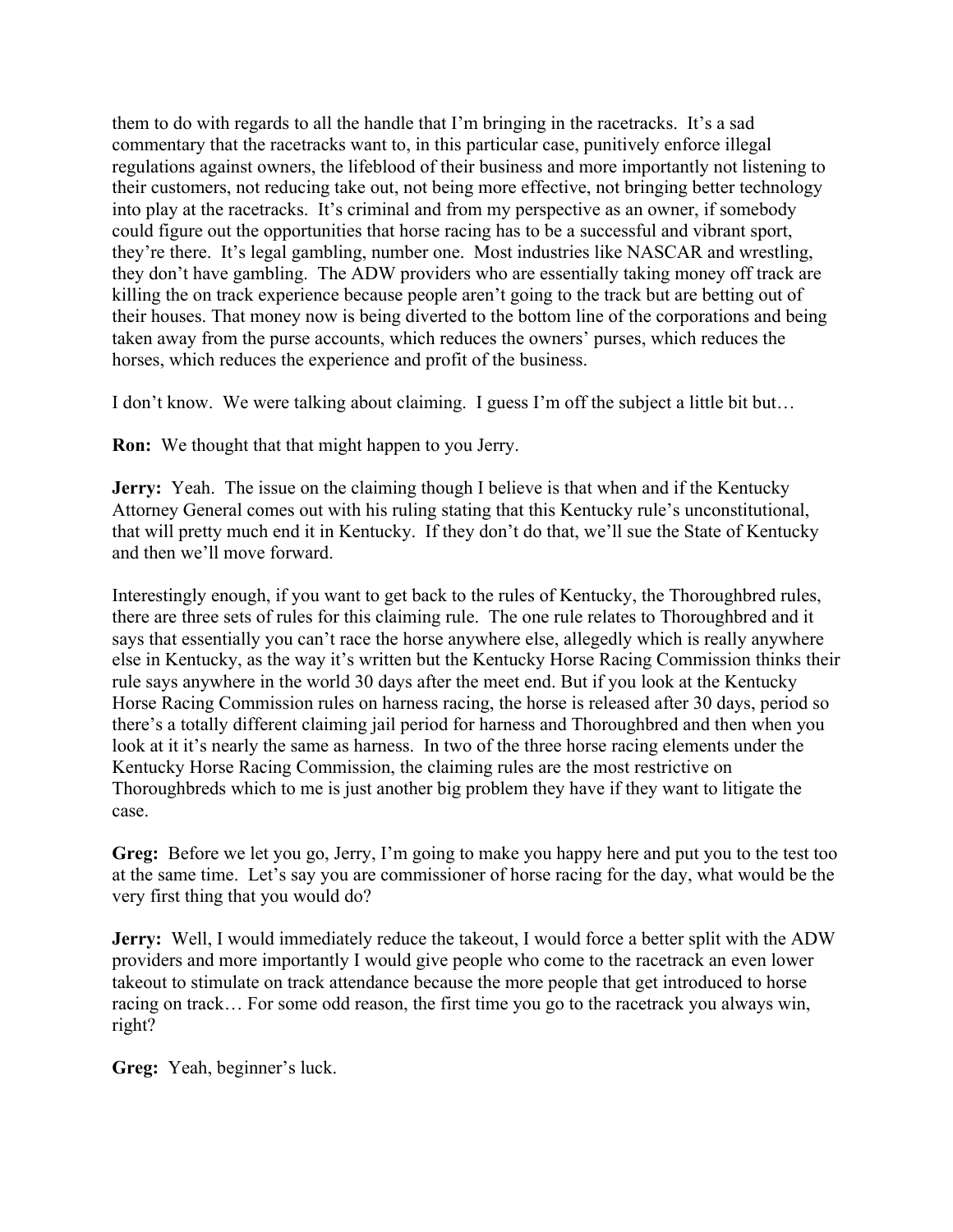**Jerry:** There's nothing better than that experience and so we've got to make it... and of course listen to the customer that's always been ignored. But those elements of bringing people back to the racetrack, lowering the cost to the consumer, allowing them to wager more rather than take their money quicker. I mean it's like a slot machine. They basically want to drain you little by little by little. They just don't take it all and say get out and wait for the next guy. In this particular case, horse racing has got to listen to the customer and they've got to lower the takeout and they've got to make a significant financial inducement to get people back to the racetrack.

**Greg:** Well, I mean you hit it right on the head with getting them there. That's how I was hooked on NASCAR. Most of my other friends that have never really cared for NASCAR, the whole theory about 'oh, why would I care about NASCAR, all they're doing is riding around in circles and all that kind of stuff.' Then I went to the race in Daytona and actually got a great opportunity because of a sponsor to sit up in the suite. They were passing around raffle tickets and it was a contest where you picked a driver and whoever won, if you got the right driver that won the race you won some prizes. Well, I wound up finishing second but it was so exciting for me because I get to follow the driver. Of course Daytona is like one of the most exciting racetracks, if not the most exciting racetrack, in NASCAR so I instantaneously became interested in wanting to know more and that feeling I never would have gotten if I didn't attend the race in the manner in which I did and it wasn't even like gambling. It was just having fun getting involved and that's something as you said is very important more than anything if you're going to attract more fans.

**Jerry:** Hey, Greg, when you bring up NASCAR it's very interesting because the technology that's developed with NASCAR is incredible. You're like in the car almost, right?

## **Greg:** Yup.

**Jerry:** Secondly, that you can go to the pits and look at the car. But there's one major thing that horse racing has over every sport that NASCAR doesn't have, wrestling doesn't have. Horse racing can get the people back into the pits or the stable but you can't wager on NASCAR like you can horse racing. And that's the big separator that if the people that run horse racing understand that they have something that nobody else has which is the ability to wager. Just think if you could wager on NASCAR.

**Greg:** Yeah, you can wager on NASCAR in a sports book or something like that but you can't go to the racetrack.

**Jerry:** I'm talking at the racetrack.

**Greg:** Exactly. You can't go there and that it would be a huge…

**Jerry:** It'd be beyond imagination. I mean there's the NFL. Obviously, wagering is not legal at a football game and wagering is basically driven the NFL, right?

**Greg:** Absolutely.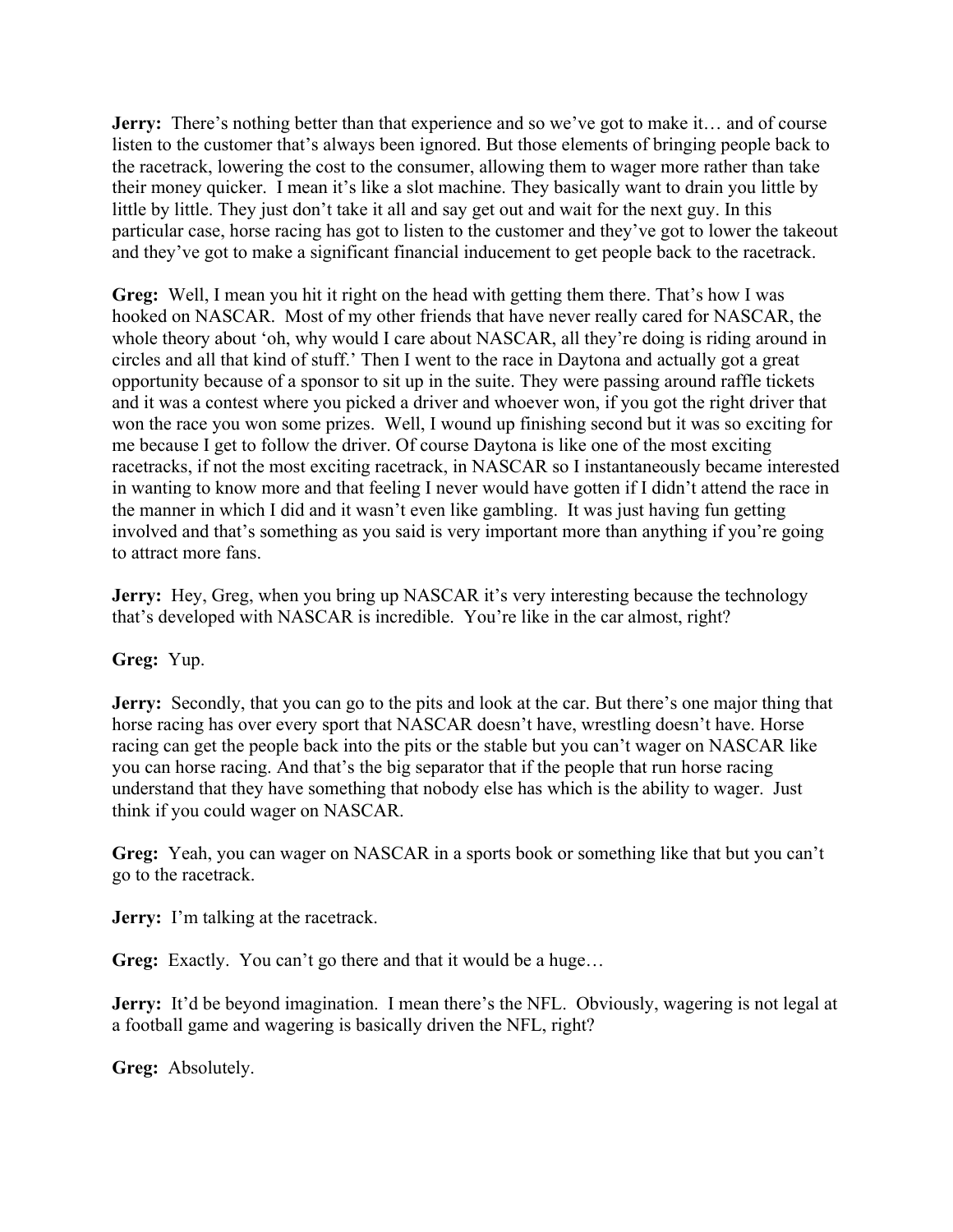**Jerry:** That's illegal but horse racing is legal. As I said, I just shake my head with regards to the mismanagement of this sport at every level and the claiming issue that we talked about is clear mismanagement. We have one state's attorney general saying it's illegal. And if the Kentucky attorney general says that's illegal, well, there's three AG opinions that it's illegal. I don't know how much longer the horse racing establishment wants to maintain a clearly unconstitutional rule. But we'll see if somebody will be able to claim a horse and hopefully by my hard work and money will be able to race it anywhere. That's my goal because owners' rights need to be enforced in the United States because we need owners to race horses. Until the tracks realize that you know, what can I say? I just shake my head.

**Greg:** Just keep doing what you're doing. Don't give up and slowly I believe the worm will turn and fans will get what they want. It may take a while but we'll get there.

**Jerry:** Well, the worm will turn on the claiming rule. I assure you, Greg.

**Greg:** Alright. Well, we'll be on top of it and we definitely look forward to having you back again, Jerry. We really appreciate your time.

**Jerry:** It's my pleasure being on your inaugural show and I thank you for the invitation.

**Greg:** Thanks Jerry.

**Ron:** Thanks, Jerry.

**Greg:** Again, we have had for our first show a very educational time here with our two guests, Steve Haskin and Jammer.

**Greg:** Anyway, what we're going to do every show too just to let everybody know is we're going to use this time. After our final guest we're going to use up the next 5 minutes, 2 minutes, 10 minutes to open up the phone lines, you can give us a call, toll free: 877-244-0585. Again, the toll free number will be and I'm sure of course it'll be promoted at BloodHorse.com as well as on the top homepage of Prime Sports Network, 877-244-0585 and so as we kind of wrap up every show, if you want to give us a call, phone will ring, I will answer it and if it sounds like a good question we will get you on the air. Unfortunately we won't have enough time to get you on the air to talk to our special guests but that's what all the emails are about and that's why again we had a few hundred there for Steve so first show, how'd you think it went, Ron?

**Ron:** Absolutely. I really liked it. I thought it was entertaining. I thought it was a good flow. Actually, went longer than I thought it might but that's okay. Certainly, more is better. I also want to take the opportunity to go ahead and remind you that the third Tuesday of July we will be having Donna Barton Brothers on, a TV commentator and a former jockey and she certainly would have a lot to lend to your listeners and our listeners.

**Greg:** Yeah. Donna Barton Brothers is a former jockey, a well-known national racing commentator, familiar to racing fans as the broadcaster who conducts the post racing interviews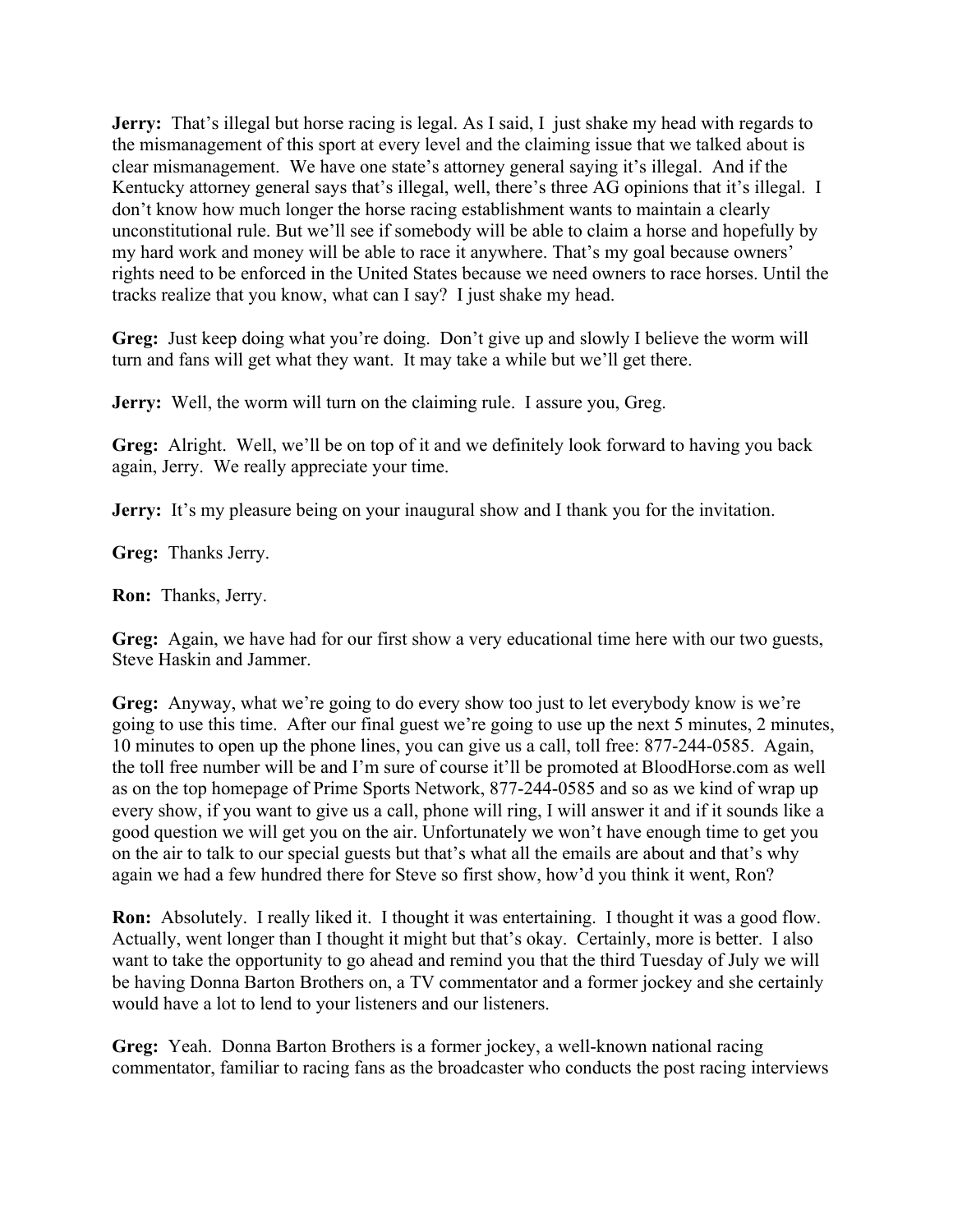on horseback at major North American races. Barton is also the author of "Inside Track: Insider's Guide to Horse Racing" and that was recently released.

**Ron:** No, that will be out in August. Not there yet.

**Greg:** Okay. That'll be out in August.

**Ron:** That's coming up.

**Greg:** That's a couple months away. This is actually the best time anyway to have her on then is because we'll have her on in July which means that several weeks after we have her on I guess the book will be released so that's perfect timing.

**Ron:** Absolutely.

**Greg:** I always thought that was a really good idea that they came up with to interview the jockeys right after a big race like that. I'm not sure when they started that. Do you remember?

**Ron:** No. I can't tell you that either. Certainly, also some prerace, she does some prerace interviews. As a matter of fact, there was one prior to last year's Breeders' Cup Ladies Classic which is run on Friday before the big Breeders' Cup races, it was somewhat controversial in the sense that there was a horseback interview with jockey John Velazquez prior to that race and his horse in that race, a really top horse, the favorite, named Life At Ten, he said, "You know this horse really doesn't seem to be doing right," and as it turns out the horse ran anyway, finished very, very poorly and later they realized that she did have a medical problem and that has become somewhat controversial. There's been an investigation by the Kentucky Racing Commission into the circumstances behind that and it even has been suggested that perhaps those racetrack horseback interviews both pre and post race probably should not be permitted so we'll stay tune for that.

**Greg:** Should not really, should not be permitted.

**Ron:** Right. Again, probably primarily the pre-race comment.

**Greg:** Yeah. I agree with that a little I guess.

**Ron:** Yeah. I doubt if anything is ever going to happen to the post race because certainly you would not be talking about the same issues you did here where the jockey says my horse doesn't look right but yet the stewards allowed the horse to run. He did not convey that information to the stewards who are usually the people with primary responsibility for scratching a horse out of a race but millions of people watching on television knew what he was saying but the stewards did not.

**Greg:** Now, is there a particular analyst whether it's NBC or ESPN that you like, you prefer?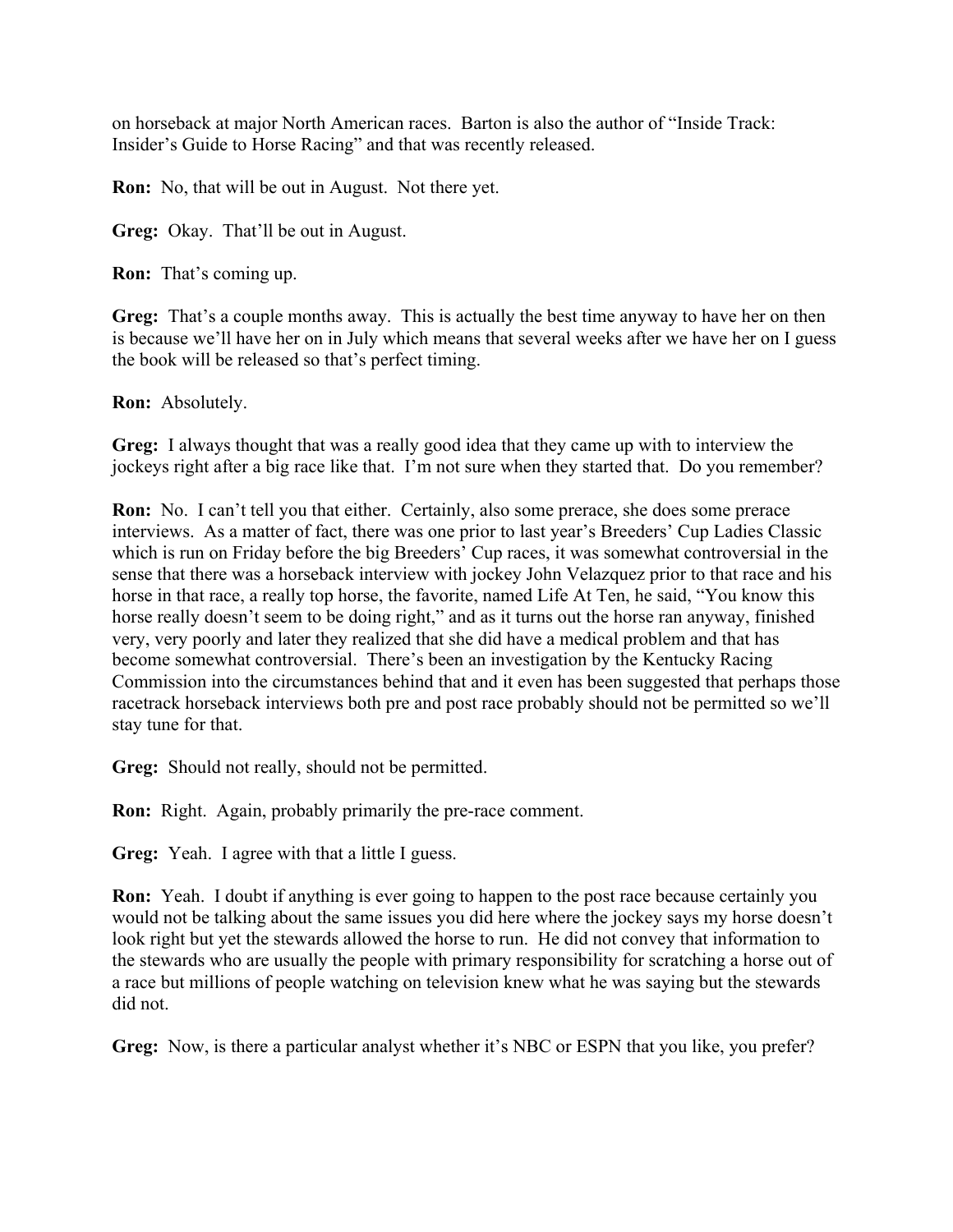**Ron:** There quite a few. You've got Gary Stevens who's a retired jockey and is very, very good on all aspects of horse racing and Randy Moss. Both those guys, not meaning to slight anybody else, but those are the two names that come to mind and they really are excellent, very insightful and know their stuff, not shallow comments when you're listening to those guys.

**Greg:** Between this show and our next show which again is July 19<sup>th</sup>, anything going on in between shows as far as races, anything that we should be tuning into?

**Ron:** Well, definitely you got July 4<sup>th</sup> coming up. There always a slew of big races over the July  $4<sup>th</sup>$  weekend. I mean racetracks, the one thing they do get right is they realize when people have time off work and really want to go to racetrack some holidays. Holidays have always been very big for racetracks. Offhand I cannot tell you exactly which horses will be running in those races but certainly on July  $4<sup>th</sup>$  weekend, watch for that. Go to our website and see. We preview every major race and also do an immediate recap including videos of all the big races so that's the next thing to look forward to. Yeah, pretty that's it. Saratoga and Del Mar, two of the most prestigious race meets begin in late July so we'll be able to talk about that on our next segment too.

**Greg:** Sounds good. Before I let you go and I'm sure every show I'm going to learn a little bit more about you, of course you're the top analyst here, I'm more of the host, do you have one specific memory growing up that you consider one of your favorite when it comes to horse racing?

**Ron:** Actually, Greg, I did not grow up in a horse racing environment and I can honestly say I did not become fan till I started working in the industry. I was a journalism guy who always loves newspapers and I got into this via the journalism route.

**Greg:** Why did you choose it?

**Ron:** Well, to be honest, I had a fledgling college career at the University of Kentucky.

**Greg:** Looking for a job.

**Ron:** Exactly. I walked into the – there was a publication published here many decades ago called *The Thoroughbred Record* and just on one day I got an appointment with the editor and walked in and told him I wanted to write and he said 'well, you don't know anything about horse.' And I said right but I know how to write and so he gave me a job as a researcher and I did that for three or four years before they ever let me write one word. I have been at it ever since that, which was in '77.

**Greg:** Wow. Well, that's still while ago so since that time, do you have any memories that you...?

**Ron:** Oh absolutely. I mean some of those things that Steve talked about, the rivalry between Affirmed and Alydar, anybody who lives through that period can never forget that. I mean those are some of the most tremendous, most exciting races we've ever seen. Certainly, I mean they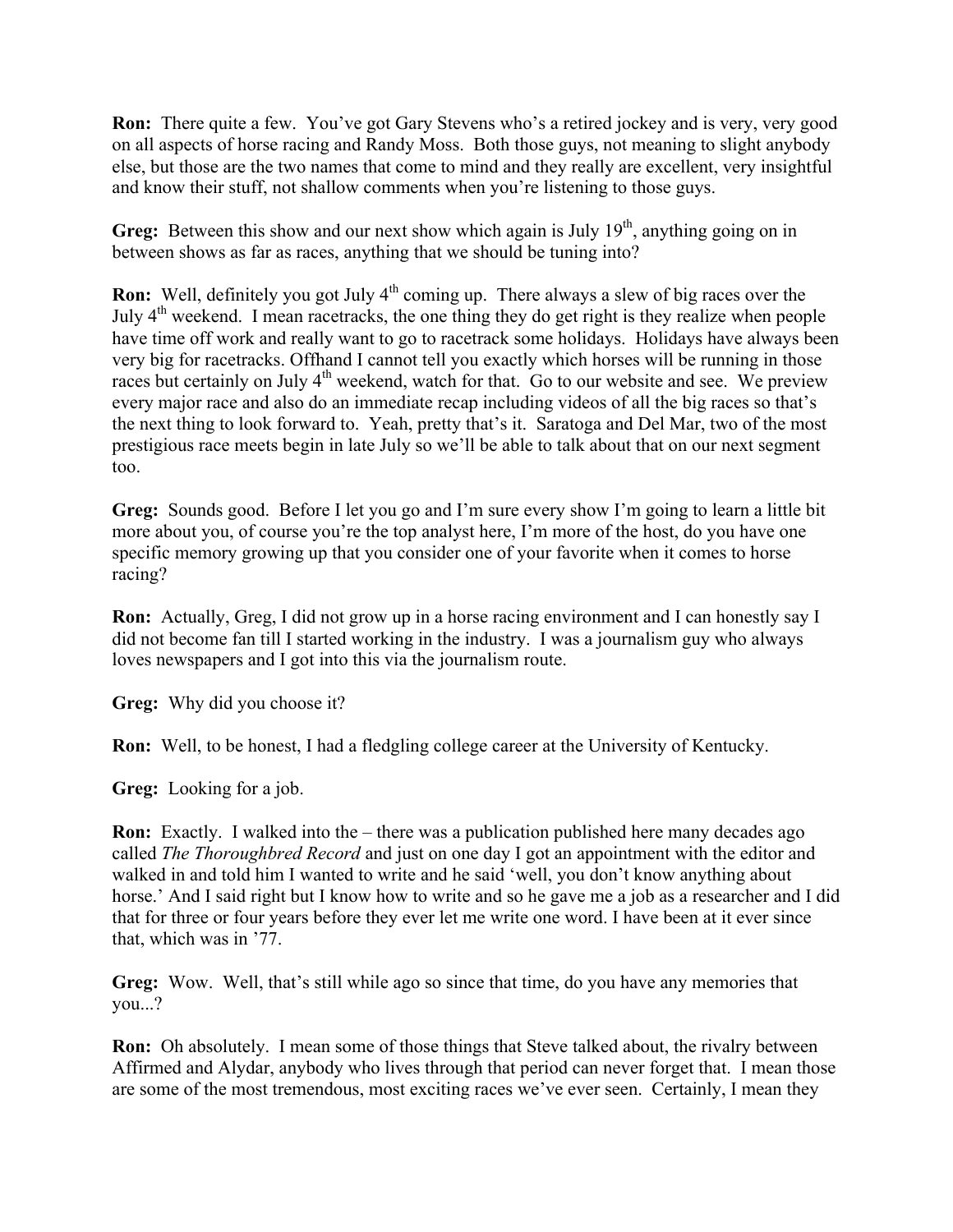were two very, very good horses going at it and if they had not lived and not competed in the same era, the both would have been either bigger than they ended up being. Affirmed ended up being the Triple Crown winner obviously but Alydar was always right there and if Alydar had come let's say 10 years later, he certainly would been much more of a standout than he was in a firm shadow.

**Greg:** Yeah, I didn't grow up in Thoroughbred racing either. I grew up basically more of a harness fan because we lived close to the Meadowlands so we used to go over. My dad used to take me over to the Meadowlands a lot and it's still. I can't think there are many other nicer places to go watch racing than the Meadowlands with the restaurant and everything they have there. I don't know. Have you ever been to Meadowlands?

**Ron:** Yes I have and I must say absolutely it's a standout when it comes to any kind of racing but it is more geared to harness racing. In recent years they've had a Thoroughbred meet but that's probably going to change now and it's going to go back to being strictly harness but that's at the top. That's absolutely at the top of harness racing right there. It doesn't get any better than that.

**Greg:** Yeah and I remember some of my greatest memories we're watching Nero and Nihilator. I was there the day that Nihilator had raised the track record. I forget what the time was. I think it was sub 1:50 if that makes any sense because I can't even remember. It's been so long. It was one of the things where I was small enough that my dad used to be able to take me around the finish line and kind of lift me up and put me over towards where you could actually stand along the fence and so I could actually right there at the finish line. I mean the place was mobbed watching one of the greatest harness horses of all time and it's been awhile, I know that they still cover from that mistake in the, what is it, the Hambletonian and was it the Marlborough? What was the other at the Marlborough Cup?

**Ron:** They have the Hambletonian and Little Brown Jug.

**Greg:** The Little Brown Jug.

**Ron:** Yup.

**Greg:** Do they still do that?

**Ron:** Oh yes, absolutely and again it's not my area of expertise but I would say Nihilator, that name stands out. That was probably Harness racing Secretariat.

**Greg:** That's right. That's why I always remember that. It's been fun, it's one show in the books and we're going to look to improve the show every time out and so if you've got any questions, comments, anything like that you like pass along, what you'd like us talk more about, talk less about, anything at all that can help us help you inform and entertain you every time you tune in here to Talkin' Horses, just please let us know and we will do our best.